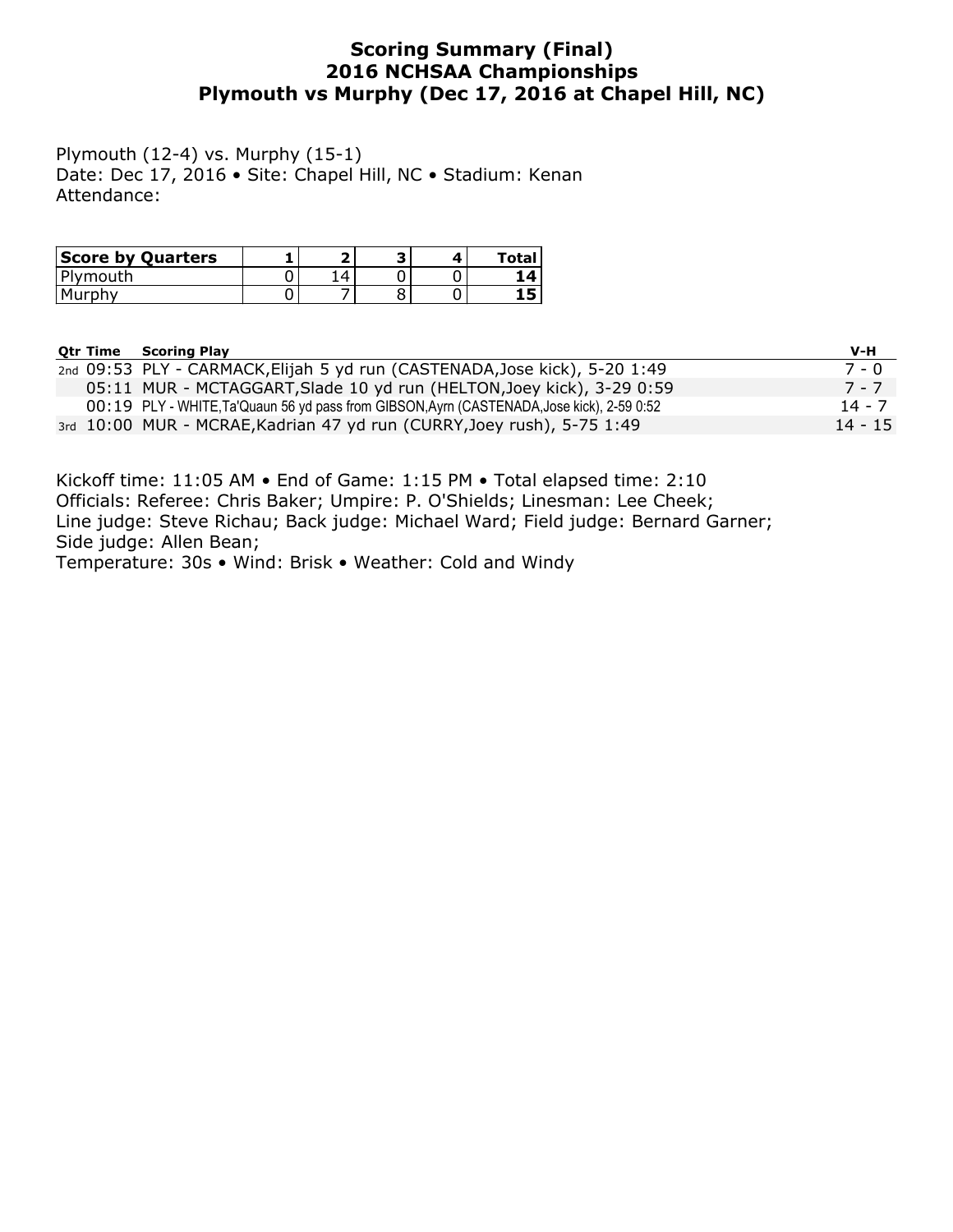### **Team Statistics (Final) 2016 NCHSAA Championships Plymouth vs Murphy (Dec 17, 2016 at Chapel Hill, NC)**

|                                | <b>PLY</b>     | <b>MUR</b>   |
|--------------------------------|----------------|--------------|
| <b>FIRST DOWNS</b>             | 3              | 21           |
| Rushing                        | $\overline{2}$ | 17           |
| Passing                        | $\mathbf{1}$   | 3            |
| Penalty                        | $\mathbf 0$    | $\mathbf{1}$ |
| <b>NET YARDS RUSHING</b>       | 76             | 354          |
| <b>Rushing Attempts</b>        | 31             | 60           |
| Average Per Rush               | 2.5            | 5.9          |
| <b>Rushing Touchdowns</b>      | $\mathbf{1}$   | 2            |
| <b>Yards Gained Rushing</b>    | 88             | 388          |
| Yards Lost Rushing             | 12             | 34           |
| <b>NET YARDS PASSING</b>       | 56             | 50           |
| Completions-Attempts-Int       | $1 - 6 - 0$    | $4 - 9 - 1$  |
| Average Per Attempt            | 9.3            | 5.6          |
| Average Per Completion         | 56.0           | 12.5         |
| Passing Touchdowns             | 1              | 0            |
| <b>TOTAL OFFENSE YARDS</b>     | 132            | 404          |
| Total offense plays            | 37             | 69           |
| Average Gain Per Play          | 3.6            | 5.9          |
| Fumbles: Number-Lost           | $1 - 0$        | $2 - 2$      |
| Penalties: Number-Yards        | $3 - 21$       | $5 - 26$     |
| <b>PUNTS-YARDS</b>             | 9-280          | $2 - 86$     |
| Average Yards Per Punt         | 31.1           | 43.0         |
| <b>Net Yards Per Punt</b>      | 31.1           | 43.0         |
| Inside 20                      | $\mathbf{1}$   | 1            |
| 50+ Yards                      | 0              | 0            |
| <b>Touchbacks</b>              | 0              | 0            |
| Fair catch                     | 2              | 0            |
| <b>KICKOFFS-YARDS</b>          | $3 - 117$      | $3 - 105$    |
| Average Yards Per Kickoff      | 39.0           | 35.0         |
| Net Yards Per Kickoff          | 32.7           | 11.7         |
| Touchbacks                     | 0              | 0            |
| Punt returns: Number-Yards-TD  | $0 - 0 - 0$    | $2 - 0 - 0$  |
| Average Per Return             | 0.0            | 0.0          |
| Kickoff returns: Number-Yds-TD | $3 - 70 - 0$   | $3 - 19 - 0$ |
| Average Per Return             | 23.3           | 6.3          |
| Interceptions: Number-Yds-TD   | $1 - -6 - 0$   | $0 - 0 - 0$  |
| Fumble Returns: Number-Yds-TD  | $0 - 0 - 0$    | $0 - 0 - 0$  |
| Miscellaneous Yards            | 0              | 0            |
| <b>Possession Time</b>         | 18:38          | 29:22        |
| 1st Quarter                    | 5:19           | 6:41         |
| 2nd Quarter                    | 6:21           | 5:39         |
| 3rd Quarter                    | 4:36           | 7:24         |
| 4th Quarter                    | 2:22           | 9:38         |
| <b>Third-Down Conversions</b>  | 2 of 11        | $2$ of $9$   |
| Fourth-Down Conversions        | $0$ of $0$     | 1 of 4       |
| Red-Zone Scores-Chances        | $1 - 1$        | $1 - 4$      |
| Touchdowns                     | $1 - 1$        | $1 - 4$      |
|                                | $0 - 1$        |              |
| Field goals                    | $2 - 16$       | $0 - 4$      |
| Sacks By: Number-Yards         |                | $0 - 0$      |
| <b>PAT Kicks</b>               | $2 - 2$        | $1 - 1$      |
| <b>Field Goals</b>             | $0 - 0$        | $0 - 0$      |
| Points off turnovers           | 14             | 0            |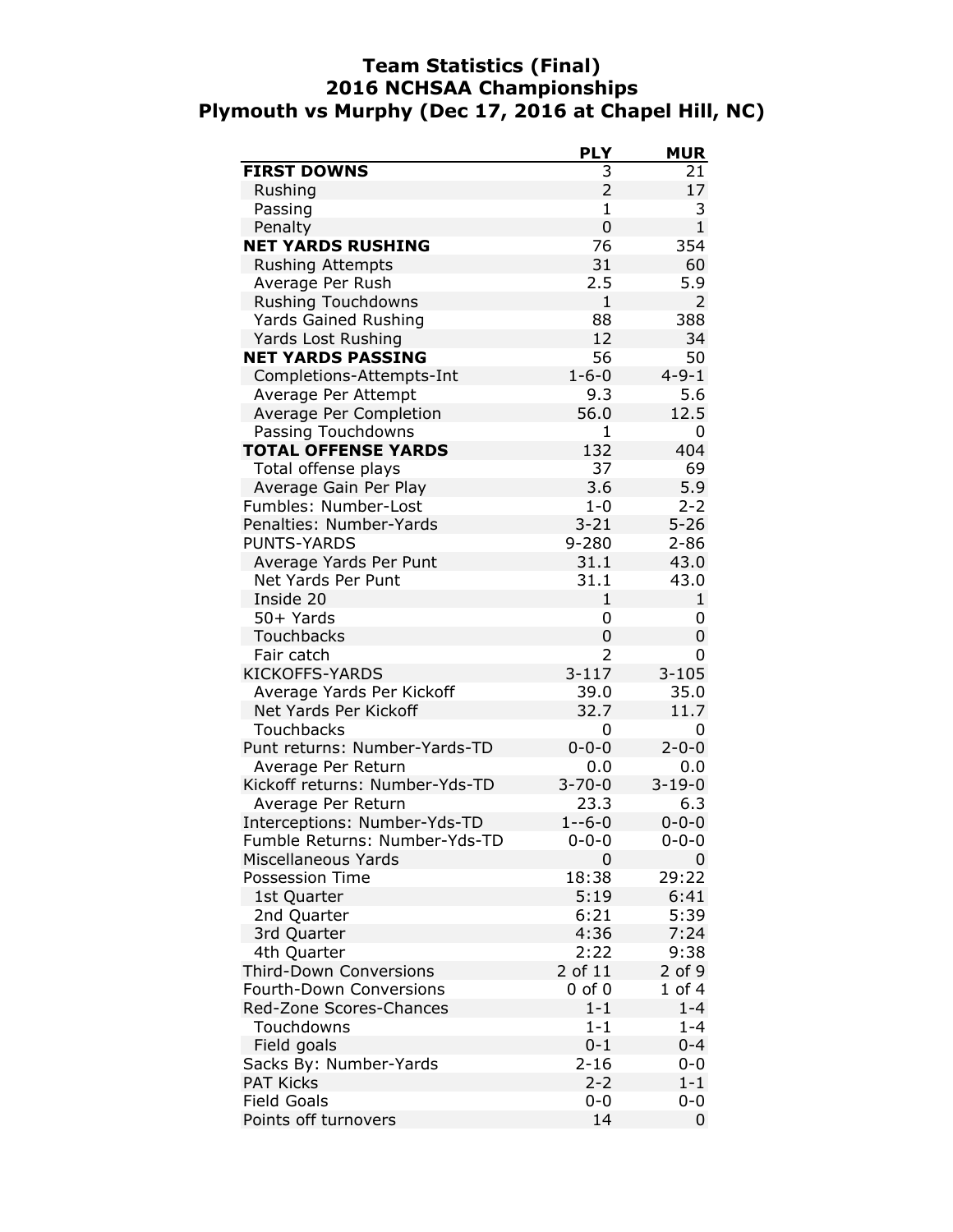### **Individual Statistics (Final) 2016 NCHSAA Championships Plymouth vs Murphy (Dec 17, 2016 at Chapel Hill, NC)**

### **Plymouth Murphy**

| $\overline{8}$<br>CARMACK, Elijah<br>11<br>34<br>3<br>$\overline{31}$<br>2.8<br>MCRAE, Kadrian<br>179<br>8<br>171<br>$\mathbf{1}$<br>47<br>1<br>21<br>8.1<br>22<br>6<br>83<br>22<br>DOWNING, Josh<br>8<br>3<br>19<br>2.4<br>14<br>83<br>5.9<br>0<br>ALLEN, KJ<br>0<br>0<br>5<br>6<br>17<br>0<br>17<br>$\mathbf 0$<br>3.4<br>$\overline{7}$<br>61<br>$\mathbf{1}$<br>17<br>8.7<br>WILKINS, Ronald<br>MCTAGGART, Slade<br>61<br>0<br>3<br>$\overline{7}$<br>$\overline{7}$<br>7<br>3<br>45<br>17<br>WILKINS, Aaron<br>$\mathbf{0}$<br>2.3<br>47<br>2<br>6.4<br>0<br>CREELMAN, Tanner<br>0<br>5<br>3<br>3<br>4<br>2<br>3<br>3<br>0.0<br>WHITE, Ta' Quaun<br>8<br>6<br>0<br>NELSON, Micah<br>$\mathbf 0$<br>0<br>0.5<br>$\overline{8}$<br>$\overline{2.5}$<br>$\overline{31}$<br>$\overline{88}$<br>$\overline{12}$<br>$\overline{76}$<br>$\mathbf{1}$<br>5<br>15<br>16<br>9<br>$-0.2$<br>CURRY, Joey<br>$-1$<br>$\mathbf{0}$<br>Totals<br>3<br>$-5$<br>$\mathbf 0$<br>5<br><b>Bulldog Team</b><br>$-1.7$<br>0<br>0<br>$\overline{2}$<br>$\overline{34}$<br>354<br>$\overline{5.9}$<br>60<br>388<br>47<br><b>Totals</b><br>Yds TD Long Sack<br>Yds TD Long Sack<br>$C-A-I$<br>$C-A-I$<br>Passing<br><b>Passing</b><br>$1 - 6 - 0$<br>56<br>CURRY, Joey<br>$4 - 8 - 1$<br>50<br>$\mathbf 0$<br>GIBSON, Ayrn<br>56<br>18<br>1<br>2<br>0<br>$\mathbf{1}$<br>$\overline{56}$<br>$1 - 6 - 0$<br>56<br>$\Omega$<br>0<br><b>Totals</b><br>NELSON, Micah<br>$0 - 1 - 0$<br>0<br>0<br>$\overline{0}$<br>$\overline{2}$<br>$\overline{0}$<br>$4 - 9 - 1$<br>$\overline{50}$<br>$\overline{18}$<br><b>Totals</b><br>No. Yards<br>TD<br><b>Receiving</b><br>TD<br><b>Receiving</b><br>Long<br>No. Yards<br>Long<br>56<br>POSEY, Colton<br>3<br>32<br>WHITE, Ta' Quaun<br>56<br>$\Omega$<br>1<br>17<br>1<br>$\mathbf{1}$<br>$\overline{56}$<br>$\mathbf{1}$<br>$\overline{56}$<br><b>Totals</b><br>CREELMAN, Tanner<br>18<br>1<br>0<br>18<br>$\overline{50}$<br>$\Omega$<br>4<br><b>Totals</b><br>18<br><b>Punting</b><br>Yds<br>Avg Long In20<br><b>Punting</b><br>No.<br>Yds<br>Avg Long In20<br>TB<br>No.<br>ΤВ<br>9<br>$\overline{2}$<br>280<br>31.1<br>POSEY, Colton<br>86<br>CASTENADA, Jose<br>42<br>$\pmb{0}$<br>43.0<br>46<br>$\overline{0}$<br>1<br>1<br>9<br>$\overline{1}$<br>$\overline{0}$<br>$\overline{2}$<br>$\mathbf{1}$<br>280<br>31.1<br>42<br>$\Omega$<br>86<br>43.0<br>46<br><b>Totals</b><br><b>Totals</b><br>Punt<br><b>Kickoff</b><br><b>Intercept</b><br>Punt<br><b>Kickoff</b><br><b>Intercept</b><br>Lg No Yds Lg<br>No Yds Lg No Yds<br>No Yds Lg No Yds Lg No Yds<br><b>Returns</b><br><b>Returns</b><br>Lg<br>$\overline{28}$<br>$\overline{2}$<br>WILKINS, Ronald<br>$\Omega$<br>0<br>$\overline{0}$<br>40<br>$\Omega$<br>$\mathbf{0}$<br>CREELMAN, Tanner<br>$\mathbf{1}$<br>0<br>$\Omega$<br>$\mathbf{0}$<br>$\mathbf{0}$<br>0<br>0<br>0<br>0<br>0<br>$\pmb{0}$<br>0<br>$\pmb{0}$<br>0<br>WHITEHEAD, D.<br>0<br>$\overline{0}$<br>$\overline{0}$<br>$-6$<br>$\mathbf{0}$<br>POSEY, Colton<br>$\mathbf{1}$<br>0<br>$\mathbf{0}$<br>$\pmb{0}$<br>0<br>0<br>1<br>0<br>0<br>$\overline{7}$<br>30<br> 0 <br>$\overline{7}$<br>$\pmb{0}$<br>$\pmb{0}$<br>30<br>0<br>1<br>0<br>HENSLEY, Colby<br>$\pmb{0}$<br>0<br>$\mathbf{0}$<br>WHITE, Ta' Quaun<br>0<br>$\mathbf 0$<br>0<br>$\mathbf{1}$<br>0<br>$\overline{3}$<br>$\Omega$<br>$\Omega$<br>$\overline{0}$<br>$-6$<br>0<br>$\overline{0}$<br>$\overline{2}$<br>12<br>30<br>$\mathbf{1}$<br>$\Omega$<br>$\pmb{0}$<br>0<br>$\overline{0}$<br><b>Totals</b><br>70<br>10<br>0<br>JACKSON, Deandre<br>$\overline{0}$<br>$\overline{3}$<br>$\overline{0}$<br>$\overline{2}$<br>0<br>$\overline{19}$<br>0<br>10<br>$\Omega$<br><b>Totals</b><br><b>Dist</b><br><b>Dist</b><br><b>Field goals</b><br>Time<br><b>Result</b><br><b>Field goals</b><br><b>Time</b><br><b>Result</b><br>Otr<br>Otr<br><b>Kickoffs</b><br>No. Yards<br>TВ<br><b>OB</b><br><b>Kickoffs</b><br>No. Yards<br>TВ<br><b>OB</b><br>Avg<br>Avg<br>35.0<br>CASTENADA, Jose<br>3<br>117<br>39.0<br>$\Omega$<br>$\Omega$<br>HELTON, Joey<br>3<br>105<br>$\Omega$<br>$\Omega$<br>KR<br><b>PR</b><br><b>IR</b><br><b>KR</b><br><b>PR</b><br><b>IR</b><br><b>All-purpose</b><br><b>Rcv</b><br><b>All-purpose</b><br><b>Rcv</b><br>Run<br><b>Total</b><br>Run<br><b>Total</b><br>$\overline{2}$<br>56<br>WHITE, Ta' Quaun<br>30<br>0<br>MCRAE, Kadrian<br>171<br>0<br>0<br>0<br>0<br>171<br>0<br>88<br>17<br>WILKINS, Ronald<br>$\mathbf{0}$<br>40<br>57<br>ALLEN, KJ<br>83<br>$\Omega$<br>83<br>0<br>0<br>0<br>$\mathbf{0}$<br>0 | <b>Rushing</b> | <b>No. Gain Loss</b><br>Net TD<br>Lg | Avg | <b>Rushing</b> |  | No. Gain Loss Net TD | Avg<br>Lg |
|-----------------------------------------------------------------------------------------------------------------------------------------------------------------------------------------------------------------------------------------------------------------------------------------------------------------------------------------------------------------------------------------------------------------------------------------------------------------------------------------------------------------------------------------------------------------------------------------------------------------------------------------------------------------------------------------------------------------------------------------------------------------------------------------------------------------------------------------------------------------------------------------------------------------------------------------------------------------------------------------------------------------------------------------------------------------------------------------------------------------------------------------------------------------------------------------------------------------------------------------------------------------------------------------------------------------------------------------------------------------------------------------------------------------------------------------------------------------------------------------------------------------------------------------------------------------------------------------------------------------------------------------------------------------------------------------------------------------------------------------------------------------------------------------------------------------------------------------------------------------------------------------------------------------------------------------------------------------------------------------------------------------------------------------------------------------------------------------------------------------------------------------------------------------------------------------------------------------------------------------------------------------------------------------------------------------------------------------------------------------------------------------------------------------------------------------------------------------------------------------------------------------------------------------------------------------------------------------------------------------------------------------------------------------------------------------------------------------------------------------------------------------------------------------------------------------------------------------------------------------------------------------------------------------------------------------------------------------------------------------------------------------------------------------------------------------------------------------------------------------------------------------------------------------------------------------------------------------------------------------------------------------------------------------------------------------------------------------------------------------------------------------------------------------------------------------------------------------------------------------------------------------------------------------------------------------------------------------------------------------------------------------------------------------------------------------------------------------------------------------------------------------------------------------------------------------------------------------------------------------------------------------------------------------------------------------------------------------------------------------------------------------------------------------------------------------------------------------------------------------------------------------------------------------------------------------------------------------------------------------------------------------------------------------------------------------------------------------------------------------------------------------------------------------------------------------------------------------------------------------------------------------------------------------------------|----------------|--------------------------------------|-----|----------------|--|----------------------|-----------|
|                                                                                                                                                                                                                                                                                                                                                                                                                                                                                                                                                                                                                                                                                                                                                                                                                                                                                                                                                                                                                                                                                                                                                                                                                                                                                                                                                                                                                                                                                                                                                                                                                                                                                                                                                                                                                                                                                                                                                                                                                                                                                                                                                                                                                                                                                                                                                                                                                                                                                                                                                                                                                                                                                                                                                                                                                                                                                                                                                                                                                                                                                                                                                                                                                                                                                                                                                                                                                                                                                                                                                                                                                                                                                                                                                                                                                                                                                                                                                                                                                                                                                                                                                                                                                                                                                                                                                                                                                                                                                                                                                     |                |                                      |     |                |  |                      |           |
|                                                                                                                                                                                                                                                                                                                                                                                                                                                                                                                                                                                                                                                                                                                                                                                                                                                                                                                                                                                                                                                                                                                                                                                                                                                                                                                                                                                                                                                                                                                                                                                                                                                                                                                                                                                                                                                                                                                                                                                                                                                                                                                                                                                                                                                                                                                                                                                                                                                                                                                                                                                                                                                                                                                                                                                                                                                                                                                                                                                                                                                                                                                                                                                                                                                                                                                                                                                                                                                                                                                                                                                                                                                                                                                                                                                                                                                                                                                                                                                                                                                                                                                                                                                                                                                                                                                                                                                                                                                                                                                                                     |                |                                      |     |                |  |                      |           |
|                                                                                                                                                                                                                                                                                                                                                                                                                                                                                                                                                                                                                                                                                                                                                                                                                                                                                                                                                                                                                                                                                                                                                                                                                                                                                                                                                                                                                                                                                                                                                                                                                                                                                                                                                                                                                                                                                                                                                                                                                                                                                                                                                                                                                                                                                                                                                                                                                                                                                                                                                                                                                                                                                                                                                                                                                                                                                                                                                                                                                                                                                                                                                                                                                                                                                                                                                                                                                                                                                                                                                                                                                                                                                                                                                                                                                                                                                                                                                                                                                                                                                                                                                                                                                                                                                                                                                                                                                                                                                                                                                     |                |                                      |     |                |  |                      |           |
|                                                                                                                                                                                                                                                                                                                                                                                                                                                                                                                                                                                                                                                                                                                                                                                                                                                                                                                                                                                                                                                                                                                                                                                                                                                                                                                                                                                                                                                                                                                                                                                                                                                                                                                                                                                                                                                                                                                                                                                                                                                                                                                                                                                                                                                                                                                                                                                                                                                                                                                                                                                                                                                                                                                                                                                                                                                                                                                                                                                                                                                                                                                                                                                                                                                                                                                                                                                                                                                                                                                                                                                                                                                                                                                                                                                                                                                                                                                                                                                                                                                                                                                                                                                                                                                                                                                                                                                                                                                                                                                                                     |                |                                      |     |                |  |                      |           |
|                                                                                                                                                                                                                                                                                                                                                                                                                                                                                                                                                                                                                                                                                                                                                                                                                                                                                                                                                                                                                                                                                                                                                                                                                                                                                                                                                                                                                                                                                                                                                                                                                                                                                                                                                                                                                                                                                                                                                                                                                                                                                                                                                                                                                                                                                                                                                                                                                                                                                                                                                                                                                                                                                                                                                                                                                                                                                                                                                                                                                                                                                                                                                                                                                                                                                                                                                                                                                                                                                                                                                                                                                                                                                                                                                                                                                                                                                                                                                                                                                                                                                                                                                                                                                                                                                                                                                                                                                                                                                                                                                     |                |                                      |     |                |  |                      |           |
|                                                                                                                                                                                                                                                                                                                                                                                                                                                                                                                                                                                                                                                                                                                                                                                                                                                                                                                                                                                                                                                                                                                                                                                                                                                                                                                                                                                                                                                                                                                                                                                                                                                                                                                                                                                                                                                                                                                                                                                                                                                                                                                                                                                                                                                                                                                                                                                                                                                                                                                                                                                                                                                                                                                                                                                                                                                                                                                                                                                                                                                                                                                                                                                                                                                                                                                                                                                                                                                                                                                                                                                                                                                                                                                                                                                                                                                                                                                                                                                                                                                                                                                                                                                                                                                                                                                                                                                                                                                                                                                                                     |                |                                      |     |                |  |                      |           |
|                                                                                                                                                                                                                                                                                                                                                                                                                                                                                                                                                                                                                                                                                                                                                                                                                                                                                                                                                                                                                                                                                                                                                                                                                                                                                                                                                                                                                                                                                                                                                                                                                                                                                                                                                                                                                                                                                                                                                                                                                                                                                                                                                                                                                                                                                                                                                                                                                                                                                                                                                                                                                                                                                                                                                                                                                                                                                                                                                                                                                                                                                                                                                                                                                                                                                                                                                                                                                                                                                                                                                                                                                                                                                                                                                                                                                                                                                                                                                                                                                                                                                                                                                                                                                                                                                                                                                                                                                                                                                                                                                     |                |                                      |     |                |  |                      |           |
|                                                                                                                                                                                                                                                                                                                                                                                                                                                                                                                                                                                                                                                                                                                                                                                                                                                                                                                                                                                                                                                                                                                                                                                                                                                                                                                                                                                                                                                                                                                                                                                                                                                                                                                                                                                                                                                                                                                                                                                                                                                                                                                                                                                                                                                                                                                                                                                                                                                                                                                                                                                                                                                                                                                                                                                                                                                                                                                                                                                                                                                                                                                                                                                                                                                                                                                                                                                                                                                                                                                                                                                                                                                                                                                                                                                                                                                                                                                                                                                                                                                                                                                                                                                                                                                                                                                                                                                                                                                                                                                                                     |                |                                      |     |                |  |                      |           |
|                                                                                                                                                                                                                                                                                                                                                                                                                                                                                                                                                                                                                                                                                                                                                                                                                                                                                                                                                                                                                                                                                                                                                                                                                                                                                                                                                                                                                                                                                                                                                                                                                                                                                                                                                                                                                                                                                                                                                                                                                                                                                                                                                                                                                                                                                                                                                                                                                                                                                                                                                                                                                                                                                                                                                                                                                                                                                                                                                                                                                                                                                                                                                                                                                                                                                                                                                                                                                                                                                                                                                                                                                                                                                                                                                                                                                                                                                                                                                                                                                                                                                                                                                                                                                                                                                                                                                                                                                                                                                                                                                     |                |                                      |     |                |  |                      |           |
|                                                                                                                                                                                                                                                                                                                                                                                                                                                                                                                                                                                                                                                                                                                                                                                                                                                                                                                                                                                                                                                                                                                                                                                                                                                                                                                                                                                                                                                                                                                                                                                                                                                                                                                                                                                                                                                                                                                                                                                                                                                                                                                                                                                                                                                                                                                                                                                                                                                                                                                                                                                                                                                                                                                                                                                                                                                                                                                                                                                                                                                                                                                                                                                                                                                                                                                                                                                                                                                                                                                                                                                                                                                                                                                                                                                                                                                                                                                                                                                                                                                                                                                                                                                                                                                                                                                                                                                                                                                                                                                                                     |                |                                      |     |                |  |                      |           |
|                                                                                                                                                                                                                                                                                                                                                                                                                                                                                                                                                                                                                                                                                                                                                                                                                                                                                                                                                                                                                                                                                                                                                                                                                                                                                                                                                                                                                                                                                                                                                                                                                                                                                                                                                                                                                                                                                                                                                                                                                                                                                                                                                                                                                                                                                                                                                                                                                                                                                                                                                                                                                                                                                                                                                                                                                                                                                                                                                                                                                                                                                                                                                                                                                                                                                                                                                                                                                                                                                                                                                                                                                                                                                                                                                                                                                                                                                                                                                                                                                                                                                                                                                                                                                                                                                                                                                                                                                                                                                                                                                     |                |                                      |     |                |  |                      |           |
|                                                                                                                                                                                                                                                                                                                                                                                                                                                                                                                                                                                                                                                                                                                                                                                                                                                                                                                                                                                                                                                                                                                                                                                                                                                                                                                                                                                                                                                                                                                                                                                                                                                                                                                                                                                                                                                                                                                                                                                                                                                                                                                                                                                                                                                                                                                                                                                                                                                                                                                                                                                                                                                                                                                                                                                                                                                                                                                                                                                                                                                                                                                                                                                                                                                                                                                                                                                                                                                                                                                                                                                                                                                                                                                                                                                                                                                                                                                                                                                                                                                                                                                                                                                                                                                                                                                                                                                                                                                                                                                                                     |                |                                      |     |                |  |                      |           |
|                                                                                                                                                                                                                                                                                                                                                                                                                                                                                                                                                                                                                                                                                                                                                                                                                                                                                                                                                                                                                                                                                                                                                                                                                                                                                                                                                                                                                                                                                                                                                                                                                                                                                                                                                                                                                                                                                                                                                                                                                                                                                                                                                                                                                                                                                                                                                                                                                                                                                                                                                                                                                                                                                                                                                                                                                                                                                                                                                                                                                                                                                                                                                                                                                                                                                                                                                                                                                                                                                                                                                                                                                                                                                                                                                                                                                                                                                                                                                                                                                                                                                                                                                                                                                                                                                                                                                                                                                                                                                                                                                     |                |                                      |     |                |  |                      |           |
|                                                                                                                                                                                                                                                                                                                                                                                                                                                                                                                                                                                                                                                                                                                                                                                                                                                                                                                                                                                                                                                                                                                                                                                                                                                                                                                                                                                                                                                                                                                                                                                                                                                                                                                                                                                                                                                                                                                                                                                                                                                                                                                                                                                                                                                                                                                                                                                                                                                                                                                                                                                                                                                                                                                                                                                                                                                                                                                                                                                                                                                                                                                                                                                                                                                                                                                                                                                                                                                                                                                                                                                                                                                                                                                                                                                                                                                                                                                                                                                                                                                                                                                                                                                                                                                                                                                                                                                                                                                                                                                                                     |                |                                      |     |                |  |                      |           |
|                                                                                                                                                                                                                                                                                                                                                                                                                                                                                                                                                                                                                                                                                                                                                                                                                                                                                                                                                                                                                                                                                                                                                                                                                                                                                                                                                                                                                                                                                                                                                                                                                                                                                                                                                                                                                                                                                                                                                                                                                                                                                                                                                                                                                                                                                                                                                                                                                                                                                                                                                                                                                                                                                                                                                                                                                                                                                                                                                                                                                                                                                                                                                                                                                                                                                                                                                                                                                                                                                                                                                                                                                                                                                                                                                                                                                                                                                                                                                                                                                                                                                                                                                                                                                                                                                                                                                                                                                                                                                                                                                     |                |                                      |     |                |  |                      |           |
|                                                                                                                                                                                                                                                                                                                                                                                                                                                                                                                                                                                                                                                                                                                                                                                                                                                                                                                                                                                                                                                                                                                                                                                                                                                                                                                                                                                                                                                                                                                                                                                                                                                                                                                                                                                                                                                                                                                                                                                                                                                                                                                                                                                                                                                                                                                                                                                                                                                                                                                                                                                                                                                                                                                                                                                                                                                                                                                                                                                                                                                                                                                                                                                                                                                                                                                                                                                                                                                                                                                                                                                                                                                                                                                                                                                                                                                                                                                                                                                                                                                                                                                                                                                                                                                                                                                                                                                                                                                                                                                                                     |                |                                      |     |                |  |                      |           |
|                                                                                                                                                                                                                                                                                                                                                                                                                                                                                                                                                                                                                                                                                                                                                                                                                                                                                                                                                                                                                                                                                                                                                                                                                                                                                                                                                                                                                                                                                                                                                                                                                                                                                                                                                                                                                                                                                                                                                                                                                                                                                                                                                                                                                                                                                                                                                                                                                                                                                                                                                                                                                                                                                                                                                                                                                                                                                                                                                                                                                                                                                                                                                                                                                                                                                                                                                                                                                                                                                                                                                                                                                                                                                                                                                                                                                                                                                                                                                                                                                                                                                                                                                                                                                                                                                                                                                                                                                                                                                                                                                     |                |                                      |     |                |  |                      |           |
|                                                                                                                                                                                                                                                                                                                                                                                                                                                                                                                                                                                                                                                                                                                                                                                                                                                                                                                                                                                                                                                                                                                                                                                                                                                                                                                                                                                                                                                                                                                                                                                                                                                                                                                                                                                                                                                                                                                                                                                                                                                                                                                                                                                                                                                                                                                                                                                                                                                                                                                                                                                                                                                                                                                                                                                                                                                                                                                                                                                                                                                                                                                                                                                                                                                                                                                                                                                                                                                                                                                                                                                                                                                                                                                                                                                                                                                                                                                                                                                                                                                                                                                                                                                                                                                                                                                                                                                                                                                                                                                                                     |                |                                      |     |                |  |                      |           |
|                                                                                                                                                                                                                                                                                                                                                                                                                                                                                                                                                                                                                                                                                                                                                                                                                                                                                                                                                                                                                                                                                                                                                                                                                                                                                                                                                                                                                                                                                                                                                                                                                                                                                                                                                                                                                                                                                                                                                                                                                                                                                                                                                                                                                                                                                                                                                                                                                                                                                                                                                                                                                                                                                                                                                                                                                                                                                                                                                                                                                                                                                                                                                                                                                                                                                                                                                                                                                                                                                                                                                                                                                                                                                                                                                                                                                                                                                                                                                                                                                                                                                                                                                                                                                                                                                                                                                                                                                                                                                                                                                     |                |                                      |     |                |  |                      |           |
|                                                                                                                                                                                                                                                                                                                                                                                                                                                                                                                                                                                                                                                                                                                                                                                                                                                                                                                                                                                                                                                                                                                                                                                                                                                                                                                                                                                                                                                                                                                                                                                                                                                                                                                                                                                                                                                                                                                                                                                                                                                                                                                                                                                                                                                                                                                                                                                                                                                                                                                                                                                                                                                                                                                                                                                                                                                                                                                                                                                                                                                                                                                                                                                                                                                                                                                                                                                                                                                                                                                                                                                                                                                                                                                                                                                                                                                                                                                                                                                                                                                                                                                                                                                                                                                                                                                                                                                                                                                                                                                                                     |                |                                      |     |                |  |                      |           |
|                                                                                                                                                                                                                                                                                                                                                                                                                                                                                                                                                                                                                                                                                                                                                                                                                                                                                                                                                                                                                                                                                                                                                                                                                                                                                                                                                                                                                                                                                                                                                                                                                                                                                                                                                                                                                                                                                                                                                                                                                                                                                                                                                                                                                                                                                                                                                                                                                                                                                                                                                                                                                                                                                                                                                                                                                                                                                                                                                                                                                                                                                                                                                                                                                                                                                                                                                                                                                                                                                                                                                                                                                                                                                                                                                                                                                                                                                                                                                                                                                                                                                                                                                                                                                                                                                                                                                                                                                                                                                                                                                     |                |                                      |     |                |  |                      |           |
|                                                                                                                                                                                                                                                                                                                                                                                                                                                                                                                                                                                                                                                                                                                                                                                                                                                                                                                                                                                                                                                                                                                                                                                                                                                                                                                                                                                                                                                                                                                                                                                                                                                                                                                                                                                                                                                                                                                                                                                                                                                                                                                                                                                                                                                                                                                                                                                                                                                                                                                                                                                                                                                                                                                                                                                                                                                                                                                                                                                                                                                                                                                                                                                                                                                                                                                                                                                                                                                                                                                                                                                                                                                                                                                                                                                                                                                                                                                                                                                                                                                                                                                                                                                                                                                                                                                                                                                                                                                                                                                                                     |                |                                      |     |                |  |                      |           |
|                                                                                                                                                                                                                                                                                                                                                                                                                                                                                                                                                                                                                                                                                                                                                                                                                                                                                                                                                                                                                                                                                                                                                                                                                                                                                                                                                                                                                                                                                                                                                                                                                                                                                                                                                                                                                                                                                                                                                                                                                                                                                                                                                                                                                                                                                                                                                                                                                                                                                                                                                                                                                                                                                                                                                                                                                                                                                                                                                                                                                                                                                                                                                                                                                                                                                                                                                                                                                                                                                                                                                                                                                                                                                                                                                                                                                                                                                                                                                                                                                                                                                                                                                                                                                                                                                                                                                                                                                                                                                                                                                     |                |                                      |     |                |  |                      |           |
|                                                                                                                                                                                                                                                                                                                                                                                                                                                                                                                                                                                                                                                                                                                                                                                                                                                                                                                                                                                                                                                                                                                                                                                                                                                                                                                                                                                                                                                                                                                                                                                                                                                                                                                                                                                                                                                                                                                                                                                                                                                                                                                                                                                                                                                                                                                                                                                                                                                                                                                                                                                                                                                                                                                                                                                                                                                                                                                                                                                                                                                                                                                                                                                                                                                                                                                                                                                                                                                                                                                                                                                                                                                                                                                                                                                                                                                                                                                                                                                                                                                                                                                                                                                                                                                                                                                                                                                                                                                                                                                                                     |                |                                      |     |                |  |                      |           |
|                                                                                                                                                                                                                                                                                                                                                                                                                                                                                                                                                                                                                                                                                                                                                                                                                                                                                                                                                                                                                                                                                                                                                                                                                                                                                                                                                                                                                                                                                                                                                                                                                                                                                                                                                                                                                                                                                                                                                                                                                                                                                                                                                                                                                                                                                                                                                                                                                                                                                                                                                                                                                                                                                                                                                                                                                                                                                                                                                                                                                                                                                                                                                                                                                                                                                                                                                                                                                                                                                                                                                                                                                                                                                                                                                                                                                                                                                                                                                                                                                                                                                                                                                                                                                                                                                                                                                                                                                                                                                                                                                     |                |                                      |     |                |  |                      |           |
|                                                                                                                                                                                                                                                                                                                                                                                                                                                                                                                                                                                                                                                                                                                                                                                                                                                                                                                                                                                                                                                                                                                                                                                                                                                                                                                                                                                                                                                                                                                                                                                                                                                                                                                                                                                                                                                                                                                                                                                                                                                                                                                                                                                                                                                                                                                                                                                                                                                                                                                                                                                                                                                                                                                                                                                                                                                                                                                                                                                                                                                                                                                                                                                                                                                                                                                                                                                                                                                                                                                                                                                                                                                                                                                                                                                                                                                                                                                                                                                                                                                                                                                                                                                                                                                                                                                                                                                                                                                                                                                                                     |                |                                      |     |                |  |                      |           |
|                                                                                                                                                                                                                                                                                                                                                                                                                                                                                                                                                                                                                                                                                                                                                                                                                                                                                                                                                                                                                                                                                                                                                                                                                                                                                                                                                                                                                                                                                                                                                                                                                                                                                                                                                                                                                                                                                                                                                                                                                                                                                                                                                                                                                                                                                                                                                                                                                                                                                                                                                                                                                                                                                                                                                                                                                                                                                                                                                                                                                                                                                                                                                                                                                                                                                                                                                                                                                                                                                                                                                                                                                                                                                                                                                                                                                                                                                                                                                                                                                                                                                                                                                                                                                                                                                                                                                                                                                                                                                                                                                     |                |                                      |     |                |  |                      |           |
|                                                                                                                                                                                                                                                                                                                                                                                                                                                                                                                                                                                                                                                                                                                                                                                                                                                                                                                                                                                                                                                                                                                                                                                                                                                                                                                                                                                                                                                                                                                                                                                                                                                                                                                                                                                                                                                                                                                                                                                                                                                                                                                                                                                                                                                                                                                                                                                                                                                                                                                                                                                                                                                                                                                                                                                                                                                                                                                                                                                                                                                                                                                                                                                                                                                                                                                                                                                                                                                                                                                                                                                                                                                                                                                                                                                                                                                                                                                                                                                                                                                                                                                                                                                                                                                                                                                                                                                                                                                                                                                                                     |                |                                      |     |                |  |                      |           |
|                                                                                                                                                                                                                                                                                                                                                                                                                                                                                                                                                                                                                                                                                                                                                                                                                                                                                                                                                                                                                                                                                                                                                                                                                                                                                                                                                                                                                                                                                                                                                                                                                                                                                                                                                                                                                                                                                                                                                                                                                                                                                                                                                                                                                                                                                                                                                                                                                                                                                                                                                                                                                                                                                                                                                                                                                                                                                                                                                                                                                                                                                                                                                                                                                                                                                                                                                                                                                                                                                                                                                                                                                                                                                                                                                                                                                                                                                                                                                                                                                                                                                                                                                                                                                                                                                                                                                                                                                                                                                                                                                     |                |                                      |     |                |  |                      |           |
|                                                                                                                                                                                                                                                                                                                                                                                                                                                                                                                                                                                                                                                                                                                                                                                                                                                                                                                                                                                                                                                                                                                                                                                                                                                                                                                                                                                                                                                                                                                                                                                                                                                                                                                                                                                                                                                                                                                                                                                                                                                                                                                                                                                                                                                                                                                                                                                                                                                                                                                                                                                                                                                                                                                                                                                                                                                                                                                                                                                                                                                                                                                                                                                                                                                                                                                                                                                                                                                                                                                                                                                                                                                                                                                                                                                                                                                                                                                                                                                                                                                                                                                                                                                                                                                                                                                                                                                                                                                                                                                                                     |                |                                      |     |                |  |                      |           |
|                                                                                                                                                                                                                                                                                                                                                                                                                                                                                                                                                                                                                                                                                                                                                                                                                                                                                                                                                                                                                                                                                                                                                                                                                                                                                                                                                                                                                                                                                                                                                                                                                                                                                                                                                                                                                                                                                                                                                                                                                                                                                                                                                                                                                                                                                                                                                                                                                                                                                                                                                                                                                                                                                                                                                                                                                                                                                                                                                                                                                                                                                                                                                                                                                                                                                                                                                                                                                                                                                                                                                                                                                                                                                                                                                                                                                                                                                                                                                                                                                                                                                                                                                                                                                                                                                                                                                                                                                                                                                                                                                     |                |                                      |     |                |  |                      |           |
|                                                                                                                                                                                                                                                                                                                                                                                                                                                                                                                                                                                                                                                                                                                                                                                                                                                                                                                                                                                                                                                                                                                                                                                                                                                                                                                                                                                                                                                                                                                                                                                                                                                                                                                                                                                                                                                                                                                                                                                                                                                                                                                                                                                                                                                                                                                                                                                                                                                                                                                                                                                                                                                                                                                                                                                                                                                                                                                                                                                                                                                                                                                                                                                                                                                                                                                                                                                                                                                                                                                                                                                                                                                                                                                                                                                                                                                                                                                                                                                                                                                                                                                                                                                                                                                                                                                                                                                                                                                                                                                                                     |                |                                      |     |                |  |                      |           |
| 45<br>31<br>31<br>18<br>0<br>0<br>63<br>CARMACK, Elijah<br>0<br>0<br>0<br>0<br>CREELMAN, Tanner<br>0                                                                                                                                                                                                                                                                                                                                                                                                                                                                                                                                                                                                                                                                                                                                                                                                                                                                                                                                                                                                                                                                                                                                                                                                                                                                                                                                                                                                                                                                                                                                                                                                                                                                                                                                                                                                                                                                                                                                                                                                                                                                                                                                                                                                                                                                                                                                                                                                                                                                                                                                                                                                                                                                                                                                                                                                                                                                                                                                                                                                                                                                                                                                                                                                                                                                                                                                                                                                                                                                                                                                                                                                                                                                                                                                                                                                                                                                                                                                                                                                                                                                                                                                                                                                                                                                                                                                                                                                                                                |                |                                      |     |                |  |                      |           |
| 0<br>$\Omega$<br>$\Omega$<br>19<br>$\Omega$<br>$\Omega$<br>$\Omega$<br>61<br>$\Omega$<br>$\Omega$<br>61<br>DOWNING, Josh<br>19<br>MCTAGGART, Slade                                                                                                                                                                                                                                                                                                                                                                                                                                                                                                                                                                                                                                                                                                                                                                                                                                                                                                                                                                                                                                                                                                                                                                                                                                                                                                                                                                                                                                                                                                                                                                                                                                                                                                                                                                                                                                                                                                                                                                                                                                                                                                                                                                                                                                                                                                                                                                                                                                                                                                                                                                                                                                                                                                                                                                                                                                                                                                                                                                                                                                                                                                                                                                                                                                                                                                                                                                                                                                                                                                                                                                                                                                                                                                                                                                                                                                                                                                                                                                                                                                                                                                                                                                                                                                                                                                                                                                                                  |                |                                      |     |                |  |                      |           |

FUMBLES: Plymouth-WHITE,Ta'Quaun 1-0. Murphy-NELSON,Micah 1-1; MCRAE,Kadrian 1-1.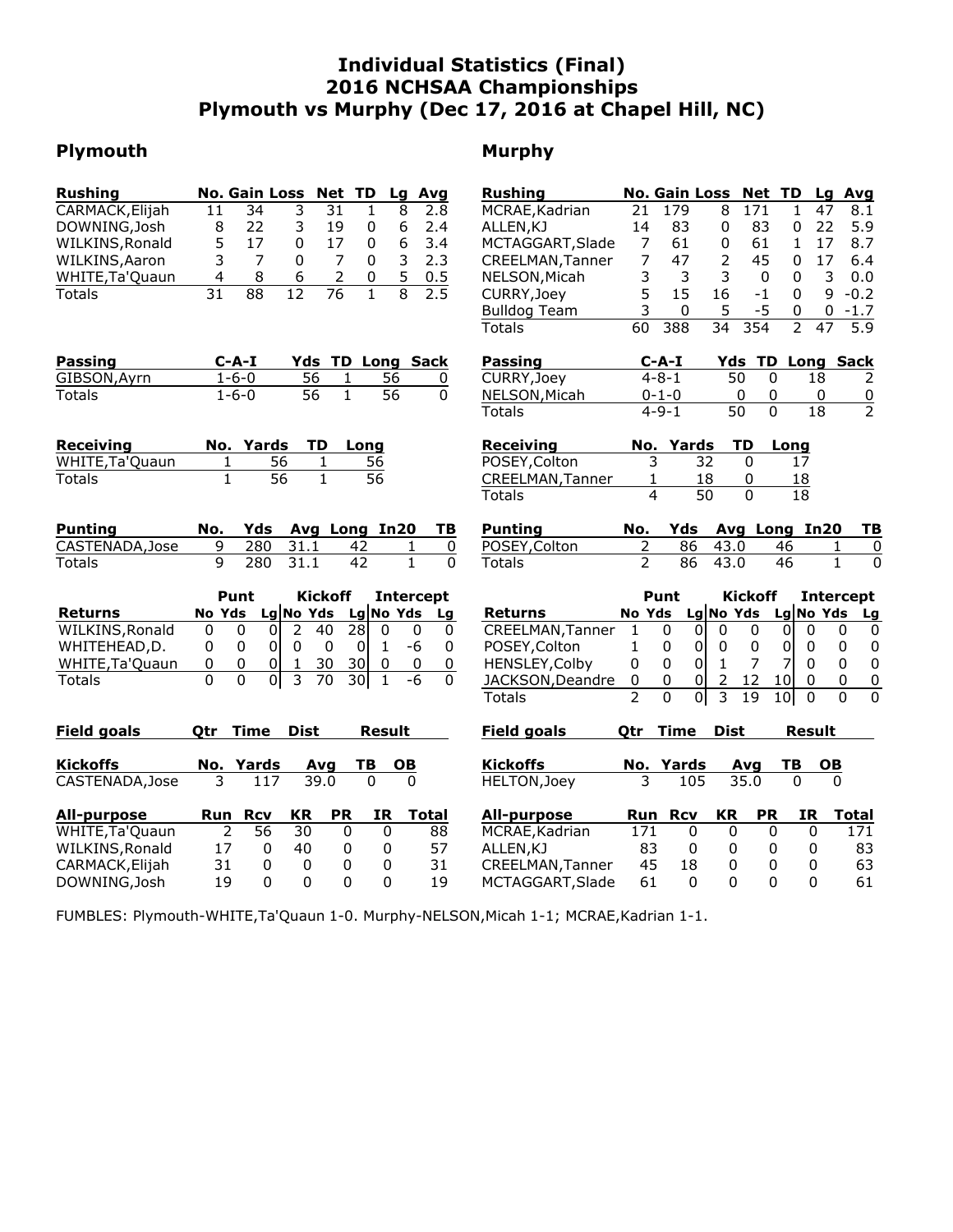### **Defensive Statistics (Final) 2016 NCHSAA Championships Plymouth vs Murphy (Dec 17, 2016 at Chapel Hill, NC)**

| # | <b>Plymouth</b>     | Solo                     |                          |                          | <b>Ast Total Sacks-Yds</b> | <b>TFL-Yds</b> | FF       | <b>FR-Yds</b> | Int-Yds      | <b>BrUp</b>         | <b>Blks</b>    | QBH      |
|---|---------------------|--------------------------|--------------------------|--------------------------|----------------------------|----------------|----------|---------------|--------------|---------------------|----------------|----------|
|   | 47 MCNAIR, Willie   | 9                        | 7                        | 16                       | $1.0 - 10$                 | $3.0 - 15$     |          |               |              |                     |                |          |
|   | 20 DOWNING, Josh    | 6                        | 6                        | 12                       |                            |                |          | $1 - 0$       |              |                     |                |          |
|   | 32 JOHNSON, Wayne   | 7                        | 4                        | 11                       |                            | $2.0 - 5$      |          |               |              |                     |                |          |
|   | 24 WHITEHEAD, D.    | $\overline{4}$           | 5                        | 9                        | $1.0 - 6$                  | $2.0 - 9$      |          |               | $1 - -6$     |                     |                |          |
|   | 50 RHINES, K.       | 2                        | 7                        | 9                        |                            |                |          |               |              |                     |                |          |
|   | 33 SPRUILL, J.      | 0                        | 4                        | 4                        |                            |                |          |               |              |                     |                |          |
|   | 64 BRAXTON, Aveon   |                          | $\overline{\phantom{a}}$ | 3                        |                            |                |          | $1 - 0$       |              |                     |                |          |
|   | 11 DRAYDEN, Leiquan | 1                        | $\overline{2}$           | 3                        |                            |                |          |               |              |                     |                |          |
|   | 21 BRYANT, Victor   |                          | $\overline{\phantom{a}}$ | 3                        |                            |                |          |               |              |                     |                |          |
| 2 | NORMAN, Cedez       | $\overline{\phantom{a}}$ | $\Omega$                 | $\overline{\phantom{a}}$ | $\overline{\phantom{a}}$   |                |          |               |              |                     |                |          |
|   | 38 CARMACK, Elijah  | 2                        | $\Omega$                 | 2                        |                            |                |          |               |              |                     |                |          |
|   | 89 CHESSON, C.      | $\mathbf{1}$             | O                        | 1                        |                            |                |          |               |              |                     |                |          |
|   | 23 WHITE, Ta' Quaun | 0                        |                          |                          |                            |                |          |               |              |                     |                |          |
|   | <b>Totals</b>       | $\overline{36}$          | $\overline{40}$          | $\overline{76}$          | $2.0 - 16$                 | $7.0 - 29$     | $\Omega$ | $2 - 0$       | $1 - -6$     |                     | $\overline{0}$ | $\Omega$ |
|   |                     |                          |                          |                          |                            |                |          |               |              |                     |                |          |
|   |                     |                          |                          |                          |                            |                |          |               |              |                     |                |          |
| # | <b>Murphy</b>       | <b>Solo</b>              |                          |                          | <b>Ast Total Sacks-Yds</b> | <b>TFL-Yds</b> |          | FF FR-Yds     | Int-Yds BrUp |                     | <b>Blks</b>    | QBH      |
|   | 54 FARMER, Cory     | 3                        | 3                        | 6                        |                            | $1.0 - 1$      |          |               |              |                     |                |          |
|   | 76 POWELL, Adam     | 2                        | 3                        | 5                        |                            | $1.0 - 2$      |          |               |              |                     |                |          |
|   | 40 ROBERTS, Chase   | 2                        | $\overline{2}$           | 4                        |                            |                |          |               |              |                     |                |          |
|   | 73 RAYBURN, Wyatt   | $\overline{2}$           | $\overline{2}$           | 4                        |                            |                |          |               |              |                     |                |          |
|   | 83 SHOPE, Hunter    | 2                        |                          | 3                        |                            |                |          |               |              |                     |                |          |
|   | 32 MCTAGGART, Slade |                          | $\overline{2}$           | 3                        |                            |                |          |               |              |                     |                |          |
|   | 55 NEWTON, Luke     | 1                        | $\mathcal{P}$            | 3                        |                            |                |          |               |              |                     |                |          |
| 4 | JACKSON, Deandre    | 2                        | $\Omega$                 | $\overline{2}$           |                            |                |          |               |              |                     |                |          |
|   | 25 CREELMAN, Tanner | $\mathcal{P}$            | 0                        | 2                        |                            | $1.0 - 3$      |          |               |              |                     |                |          |
|   | 72 SULLIVAN, J.     | 1                        | $\mathbf{1}$             | $\overline{\phantom{a}}$ |                            |                |          |               |              |                     |                |          |
|   | 56 CANTRELL, Cody   |                          | 0                        |                          |                            |                |          |               |              |                     |                |          |
|   | 24 HENSLEY, Colby   | 20                       | 0<br>$\overline{16}$     | $\overline{36}$          |                            | $3.0 - 6$      |          |               |              | 2<br>$\overline{2}$ |                |          |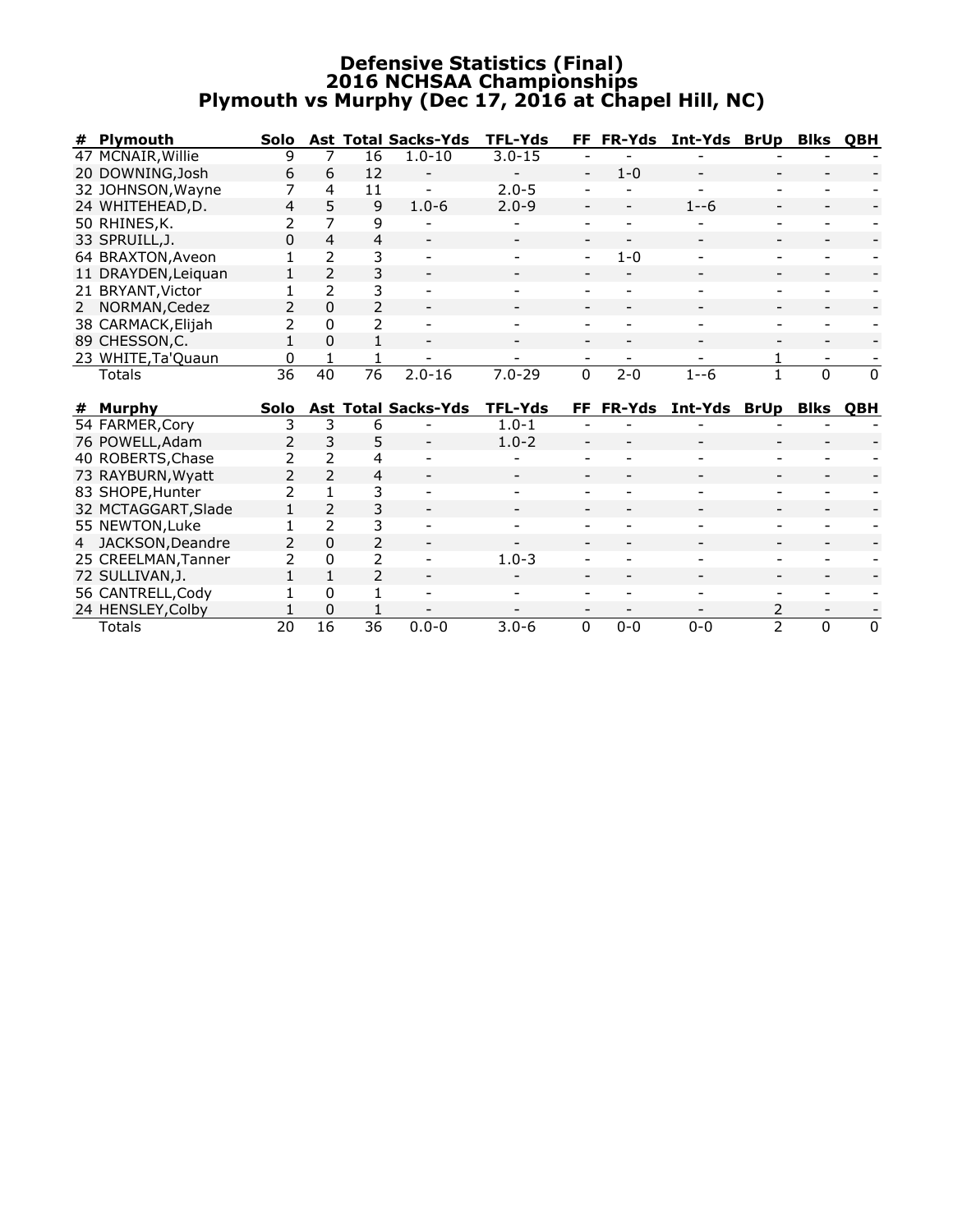### **Drive Chart (By Team) (Final) 2016 NCHSAA Championships Plymouth vs Murphy (Dec 17, 2016 at Chapel Hill, NC)**

| <b>Drive Started</b> |                 |                 |       |                 |             |       | <b>Drive Ended</b> | Consumed              |      |  |
|----------------------|-----------------|-----------------|-------|-----------------|-------------|-------|--------------------|-----------------------|------|--|
| Team                 | Qtr             | Spot            | Time  | <b>Obtained</b> | <b>Spot</b> | Time  | <b>How lost</b>    | Yds<br>PI<br>-        | TOP  |  |
| <b>PLY</b>           | 1st             | M42             | 12:00 | <b>Kickoff</b>  | M46         | 09:59 | Punt               | 3<br>(4)              | 2:01 |  |
| <b>PLY</b>           |                 | <b>P22</b>      | 07:20 | Punt            | P26         | 05:31 | Punt               | $3 - 4$               | 1:49 |  |
| <b>PLY</b>           |                 | P <sub>26</sub> | 01:29 | Downs           | P35         | 11:48 | Punt               | 3 - 9                 | 1:41 |  |
| <b>PLY</b>           | 2 <sub>nd</sub> | M20             | 11:42 | <b>Fumble</b>   | <b>M00</b>  | 09:53 | *TOUCHDOWN         | $5 - 20$              | 1:49 |  |
| <b>PLY</b>           |                 | P03             | 07:58 | Punt            | P04         | 06:10 | Punt               | 3.<br>$\sim$          | 1:48 |  |
| <b>PLY</b>           |                 | IP37            | 05:03 | <b>Kickoff</b>  | IP46        | 03:31 | Punt               | $3 - 9$               | 1:32 |  |
| <b>PLY</b>           |                 | P41             | 01:11 | Interception    | <b>M00</b>  | 00:19 | *TOUCHDOWN         | - 59<br>$\mathcal{P}$ | 0:52 |  |
| <b>PLY</b>           | 3rd             | IP50            | 09:54 | <b>Kickoff</b>  | M46         | 07:54 | Punt               | $3 - 4$               | 2:00 |  |
| <b>PLY</b>           |                 | P45             | 06:04 | <b>Fumble</b>   | M39         | 03:46 | Punt               | - 16<br>6.            | 2:18 |  |
| <b>PLY</b>           |                 | <b>P32</b>      | 00:12 | Downs           | <b>P40</b>  | 10:45 | Punt               | $3 - 8$               | 1:27 |  |
| PLY                  | 4th             | PO8             | 05:07 | Downs           | <b>P09</b>  | 04:00 | Punt               | 3<br>- 1              | 1:07 |  |

|                        | 1st     | 2nd     | 3rd     | 4th     | 1st        | 2nd         |          |
|------------------------|---------|---------|---------|---------|------------|-------------|----------|
| <b>Plymouth</b>        | Otr     | Otr     | Otr     | Otr     | Half       | <b>Half</b> | Total    |
| Time of possession     | 05:19   | 06:21   | 04:36   | 02:22   | 11:40      | 06:58       | 18:38    |
| 3rd down conversions   | $0 - 3$ | $1 - 3$ | $1 - 3$ | $0 - 2$ | $1 - 6$    | $1 - 5$     | $2 - 11$ |
| Average field position | P35     | P40     | P42     | P08     | <b>P38</b> | P33         | P36      |
| 4th down conversions   | $0 - 0$ | ი-ი     | ი-ი     | 0-0     | $0 - 0$    | $0 - 0$     | $0 - 0$  |

| <b>Drive Started</b> |     |                 |       |                 |            | <b>Drive Ended</b> | <b>Consumed</b> |                                      |            |
|----------------------|-----|-----------------|-------|-----------------|------------|--------------------|-----------------|--------------------------------------|------------|
| Team                 | Qtr | Spot            | Time  | <b>Obtained</b> | Spot       | Time               | <b>How lost</b> | - Yds<br>PI                          | <b>TOP</b> |
| <b>MUR</b>           | 1st | M26             | 09:59 | Punt            | M32        | 07:20              | Punt            | 5.<br>- 6                            | 2:39       |
| <b>MUR</b>           |     | M32             | 05:31 | Punt            | P26        | 01:29              | Downs           | 8<br>42<br>$\overline{\phantom{a}}$  | $4:02$ .   |
| <b>MUR</b>           | 2nd | M25             | 11:48 | Punt            | M20        | 11:42              | Fumble          | $- (5)$                              | 0:06       |
| <b>MUR</b>           |     | IM29            | 09:46 | Kickoff         | IP43       | 07:58              | Punt            | $4 - 28$                             | 1:48       |
| <b>MUR</b>           |     | P <sub>29</sub> | 06:10 | Punt            | <b>P00</b> | 05:11              | *TOUCHDOWN      | $-29$<br>3.                          | 0:59       |
| <b>MUR</b>           |     | IM20            | 03:31 | Punt            | M41        | 01:11              | Interception    | 7 - 21                               | 2:20       |
| <b>MUR</b>           |     | M28             | 00:13 | Kickoff         | M49        | 00:00              | End of half     | $2 - 21$                             | 0:13       |
| <b>MUR</b>           | 3rd | M25             | 11:49 | <b>Kickoff</b>  | <b>P00</b> | 10:00              | *TOUCHDOWN      | $5 - 75$                             | 1:49       |
| <b>MUR</b>           |     | M <sub>25</sub> | 07:54 | Punt            | lP45       | 06:04              | Fumble          | -30<br>4 -                           | 1:50       |
| <b>MUR</b>           |     | M08             | 03:46 | Punt            | P32        | 00:12              | Downs           | 8<br>- 60                            | 3:34       |
| <b>MUR</b>           | 4th | M28             | 10:45 | Punt            | <b>P08</b> | 05:07              | Downs           | 12<br>64<br>$\overline{\phantom{a}}$ | 5:38       |
| <b>MUR</b>           |     | P44             | 04:00 | Punt            | P18        | 00:00              | End of half     | 10<br>$-26$                          | $4:00$ .   |

|                        | 1st     | 2nd     | 3rd     | 4th     | 1st     | 2nd     |         |
|------------------------|---------|---------|---------|---------|---------|---------|---------|
| <b>Murphy</b>          | Otr     | Otr     | Otr     | Otr     | Half    | Half    | Total   |
| Time of possession     | 06:41   | 05:39   | 07:24   | 09:38   | 12:20   | 17:02   | 29:22   |
| 3rd down conversions   | $0 - 2$ | $1 - 1$ | $1 - 2$ | $0 - 4$ | $1 - 3$ | 1-6     | $2 - 9$ |
| Average field position | M29     | M34     | M19     | M42     | M33     | M28     | M31     |
| 4th down conversions   | $0 - 1$ | 0-0     | $0 - 1$ | $1 - 2$ | $0 - 1$ | $1 - 3$ | $1 - 4$ |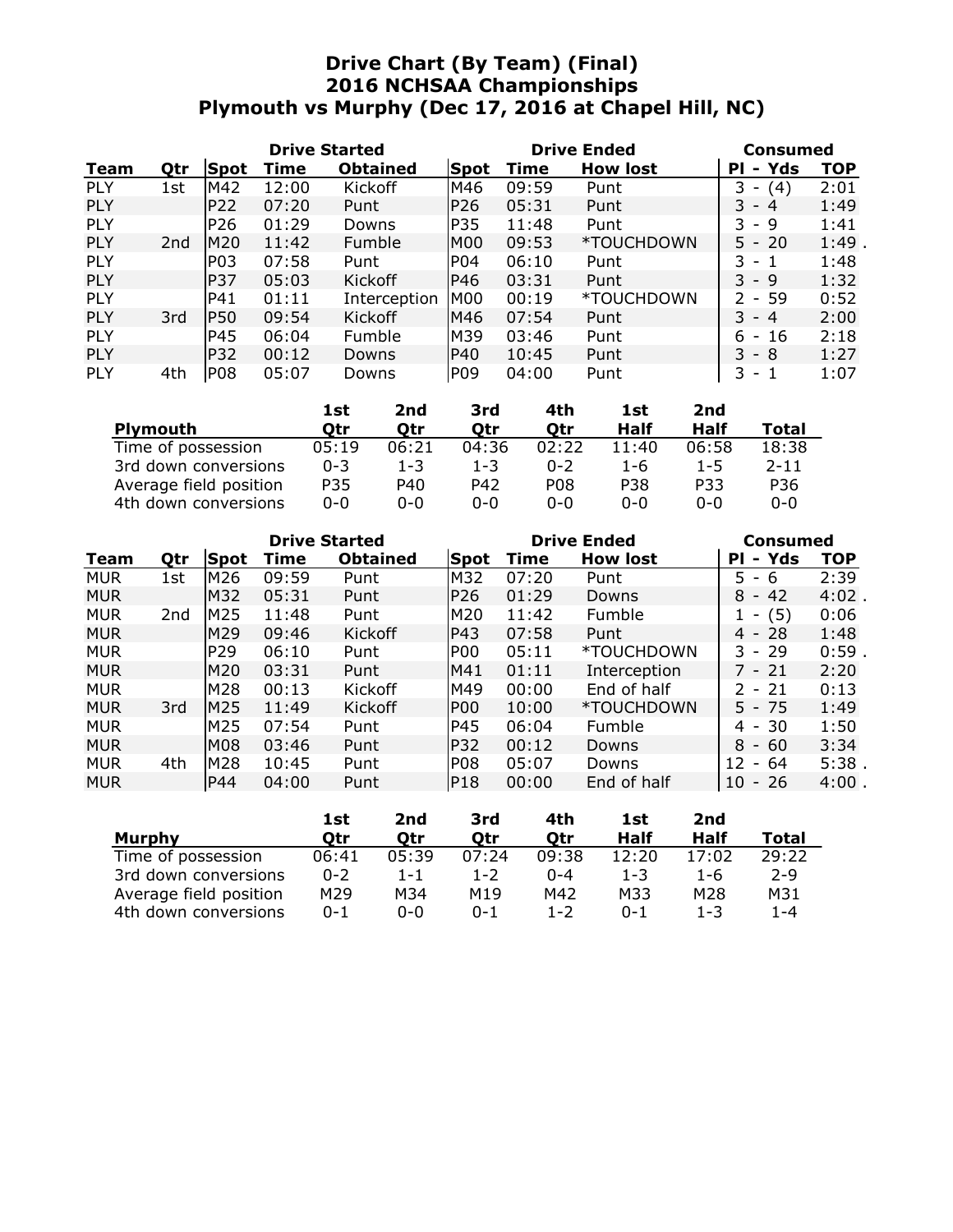### **Drive Chart (By Quarter) (Final) 2016 NCHSAA Championships Plymouth vs Murphy (Dec 17, 2016 at Chapel Hill, NC)**

| <b>Drive Started</b> |                 |                 |       |                 |                  |             | <b>Drive Ended</b> | <b>Consumed</b>                      |            |  |
|----------------------|-----------------|-----------------|-------|-----------------|------------------|-------------|--------------------|--------------------------------------|------------|--|
| Team                 | Qtr             | Spot            | Time  | <b>Obtained</b> | Spot             | <b>Time</b> | <b>How lost</b>    | Yds<br>Ρl<br>۰                       | <b>TOP</b> |  |
| <b>PLY</b>           | 1st             | M42             | 12:00 | Kickoff         | M46              | 09:59       | Punt               | 3<br>(4)<br>$\overline{\phantom{a}}$ | 2:01       |  |
| <b>MUR</b>           |                 | M26             | 09:59 | Punt            | M32              | 07:20       | Punt               | 5 -<br>6                             | 2:39       |  |
| <b>PLY</b>           |                 | P22             | 07:20 | Punt            | P <sub>26</sub>  | 05:31       | Punt               | 3<br>4<br>$\sim$                     | 1:49       |  |
| <b>MUR</b>           |                 | M32             | 05:31 | Punt            | P <sub>26</sub>  | 01:29       | Downs              | 8<br>42<br>$\overline{\phantom{a}}$  | $4:02$ .   |  |
| <b>PLY</b>           |                 | P26             | 01:29 | Downs           | P35              | 11:48       | Punt               | 3<br>9<br>$\overline{\phantom{a}}$   | 1:41       |  |
| <b>MUR</b>           | 2 <sub>nd</sub> | M25             | 11:48 | Punt            | M20              | 11:42       | Fumble             | $1 -$<br>(5)                         | 0:06       |  |
| PLY                  |                 | M20             | 11:42 | Fumble          | M00              | 09:53       | *TOUCHDOWN         | $5 -$<br>20                          | 1:49.      |  |
| <b>MUR</b>           |                 | M29             | 09:46 | <b>Kickoff</b>  | P43              | 07:58       | Punt               | -28<br>$4 -$                         | 1:48       |  |
| PLY                  |                 | P03             | 07:58 | Punt            | P04              | 06:10       | Punt               | $3 - 1$                              | 1:48       |  |
| <b>MUR</b>           |                 | P <sub>29</sub> | 06:10 | Punt            | <b>P00</b>       | 05:11       | *TOUCHDOWN         | 3<br>29<br>$\sim$                    | $0:59$ .   |  |
| PLY                  |                 | P37             | 05:03 | Kickoff         | P46              | 03:31       | Punt               | $3 -$<br>9                           | 1:32       |  |
| <b>MUR</b>           |                 | M20             | 03:31 | Punt            | M41              | 01:11       | Interception       | $7 -$<br>21                          | 2:20       |  |
| PLY                  |                 | P41             | 01:11 | Interception    | <b>M00</b>       | 00:19       | *TOUCHDOWN         | $2 - 59$                             | 0:52       |  |
| <b>MUR</b>           |                 | M28             | 00:13 | Kickoff         | M49              | 00:00       | End of half        | $2 -$<br>21                          | 0:13       |  |
| <b>MUR</b>           | 3rd             | M25             | 11:49 | Kickoff         | <b>P00</b>       | 10:00       | *TOUCHDOWN         | $5 - 75$                             | 1:49       |  |
| <b>PLY</b>           |                 | <b>P50</b>      | 09:54 | Kickoff         | M46              | 07:54       | Punt               | $3 - 4$                              | 2:00       |  |
| <b>MUR</b>           |                 | M25             | 07:54 | Punt            | P45              | 06:04       | Fumble             | 30<br>4 -                            | 1:50       |  |
| <b>PLY</b>           |                 | P45             | 06:04 | Fumble          | M39              | 03:46       | Punt               | 16<br>$6 -$                          | 2:18       |  |
| <b>MUR</b>           |                 | M08             | 03:46 | Punt            | P32              | 00:12       | Downs              | 8<br>60<br>$\overline{\phantom{a}}$  | 3:34       |  |
| <b>PLY</b>           |                 | P32             | 00:12 | Downs           | P40              | 10:45       | Punt               | $3 - 8$                              | 1:27       |  |
| <b>MUR</b>           | 4th             | M28             | 10:45 | Punt            | P08              | 05:07       | Downs              | $12 -$<br>64                         | 5:38.      |  |
| <b>PLY</b>           |                 | P08             | 05:07 | Downs           | P <sub>0</sub> 9 | 04:00       | Punt               | 3<br>$\mathbf{1}$<br>$\sim$          | 1:07       |  |
| <b>MUR</b>           |                 | P44             | 04:00 | Punt            | P18              | 00:00       | End of half        | 10 - 26                              | $4:00$ .   |  |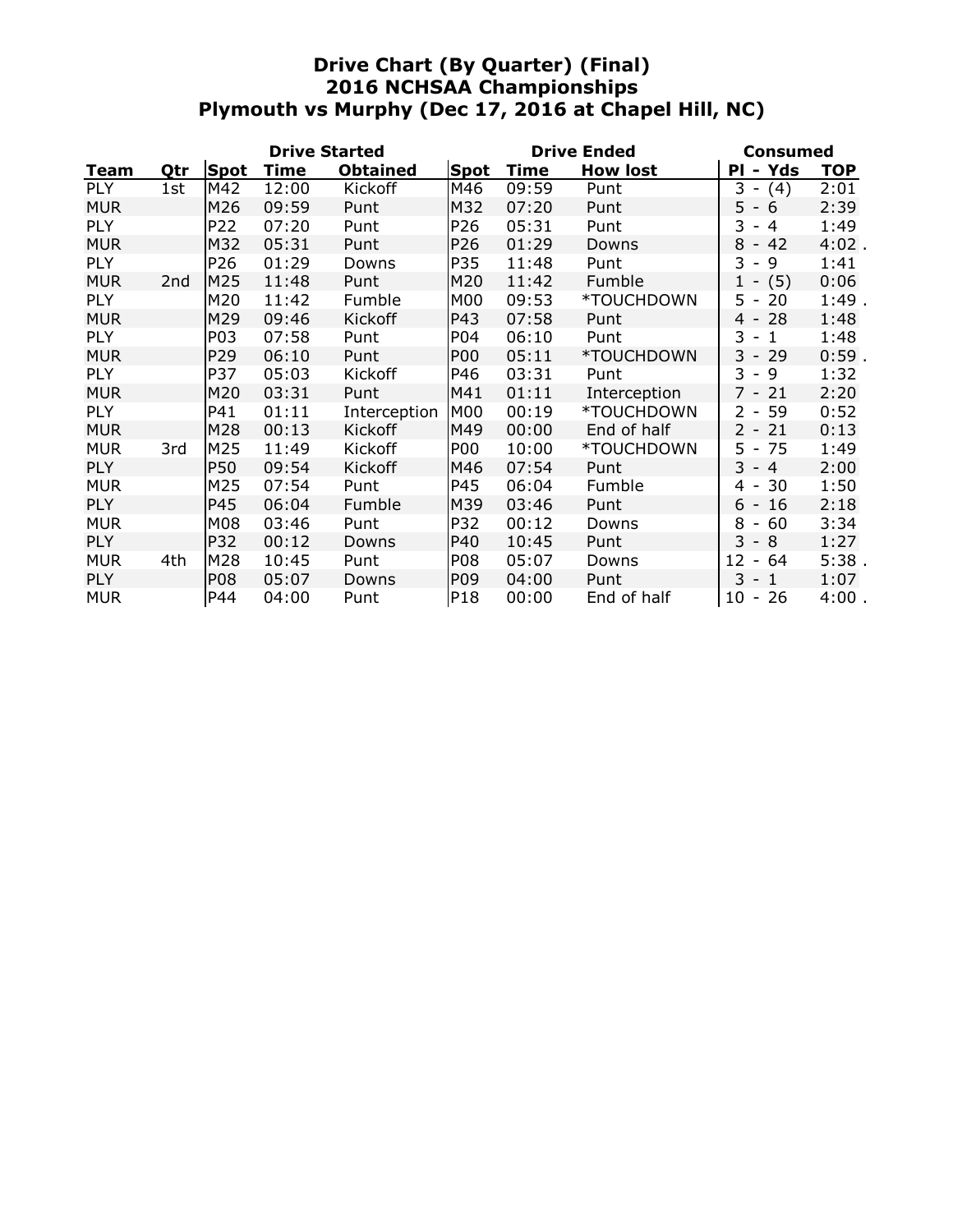### **Play-by-Play Summary (1st quarter) Plymouth vs Murphy (Dec 17, 2016 at Chapel Hill, NC)**

|         | 1-10 PLY 40   |               | MUR ball on MUR40.                                                                                                             |                |
|---------|---------------|---------------|--------------------------------------------------------------------------------------------------------------------------------|----------------|
|         |               |               | HELTON, Joey kickoff 32 yards to the PLY28, WHITE, Ta'Quaun return 30 yards to the MUR42,<br>out-of-bounds (JACKSON, Deandre). |                |
|         | 1-10 MUR 42   |               | CARMACK, Elijah rush for 8 yards to the MUR34 (MCTAGGART, Slade).                                                              |                |
|         | 2-2 MUR 34    |               | CARMACK, Elijah rush for loss of 1 yard to the MUR35 (FARMER, Cory).                                                           |                |
| $3 - 3$ |               | <b>MUR 35</b> | WHITE, Ta'Quaun rush for loss of 6 yards to the MUR41, fumble by WHITE, Ta'Quaun recovered                                     |                |
|         |               |               | by PLY Viking Team at MUR41.                                                                                                   |                |
|         | 4-9 MUR 41    |               | PENALTY PLY delay of game 5 yards to the MUR46.                                                                                |                |
|         | 4-14 MUR 46   |               | CASTENADA, Jose punt 20 yards to the MUR26, downed.                                                                            |                |
|         |               |               | 3 plays, minus 4 yards, 2:01                                                                                                   |                |
|         |               |               |                                                                                                                                |                |
|         |               |               | <b>MURPHY drive start at 09:59.</b>                                                                                            |                |
|         |               | 1-10 MUR 26   | MCRAE, Kadrian rush for loss of 4 yards to the MUR22 (MCNAIR, Willie).                                                         |                |
|         |               | 2-14 MUR 22   | CURRY, Joey pass complete to POSEY, Colton for 17 yards to the MUR39, 1ST DOWN MUR<br>(NORMAN, Cedez).                         | P1             |
|         |               | 1-10 MUR 39   | ALLEN, KJ rush for 2 yards to the MUR41 (JOHNSON, Wayne).                                                                      |                |
|         | $2 - 8$       | <b>MUR 41</b> | CURRY, Joey pass complete to POSEY, Colton for 1 yard to the MUR42                                                             |                |
|         |               |               | (DOWNING, Josh; SPRUILL, J.).                                                                                                  |                |
|         | $3 - 7$       | <b>MUR 42</b> | CURRY, Joey sacked for loss of 10 yards to the MUR32 (MCNAIR, Willie).                                                         |                |
|         |               | 4-17 MUR 32   | POSEY, Colton punt 46 yards to the PLY22, downed.                                                                              |                |
|         |               |               | 5 plays, 6 yards, 2:39                                                                                                         |                |
|         |               |               | PLYMOUTH drive start at 07:20.                                                                                                 |                |
|         | 1-10 PLY 22   |               | WILKINS, Ronald rush for 3 yards to the PLY25 (FARMER, Cory).                                                                  |                |
|         | 2-7 PLY 25    |               | CARMACK, Elijah rush for 3 yards to the PLY28 (ROBERTS, Chase).                                                                |                |
|         | 3-4 PLY 28    |               | CARMACK, Elijah rush for loss of 2 yards to the PLY26 (POWELL, Adam).                                                          |                |
| 4-6     | <b>PLY 26</b> |               | CASTENADA, Jose punt 42 yards to the MUR32, downed.                                                                            |                |
|         |               |               | 3 plays, 4 yards, 1:49                                                                                                         |                |
|         |               |               | <b>MURPHY drive start at 05:31.</b>                                                                                            |                |
|         |               | 1-10 MUR 32   | MCTAGGART, Slade rush for 3 yards to the MUR35 (SPRUILL, J.; RHINES, K.).                                                      |                |
|         |               | 2-7 MUR 35    | CREELMAN, Tanner rush for 17 yards to the PLY48, 1ST DOWN MUR (BRYANT, Victor).                                                | R <sub>2</sub> |
|         |               | 1-10 PLY 48   | ALLEN, KJ rush for 8 yards to the PLY40 (DOWNING, Josh).                                                                       |                |
|         |               | 2-2 PLY 40    | MCRAE, Kadrian rush for 24 yards to the PLY16, 1ST DOWN MUR (DOWNING, Josh; MCNAIR, Willie).                                   | R <sub>3</sub> |
|         |               | 1-10 PLY 16   | PENALTY MUR false start 5 yards to the PLY21.                                                                                  |                |
|         |               | 1-15 PLY 21   | CREELMAN, Tanner rush for loss of 1 yard to the PLY22 (MCNAIR, Willie).                                                        |                |
|         |               | 2-16 PLY 22   | ALLEN, KJ rush for 8 yards to the PLY14 (MCNAIR, Willie; JOHNSON, Wayne).                                                      |                |
|         |               | 3-8 PLY 14    | MCRAE, Kadrian rush for 4 yards to the PLY10 (WHITEHEAD,D.), PENALTY MUR illegal block 9                                       |                |
|         |               |               | yards to the PLY23, NO PLAY.                                                                                                   |                |
|         |               | 3-17 PLY 23   | NELSON, Micah rush for loss of 3 yards to the PLY26 (WHITEHEAD, D.).                                                           |                |
|         |               | 4-20 PLY 26   | NELSON, Micah pass incomplete.                                                                                                 |                |
|         |               |               | 8 plays, 42 yards, 4:02                                                                                                        |                |
|         |               |               | PLYMOUTH drive start at 01:29.                                                                                                 |                |
|         | 1-10 PLY 26   |               | CARMACK, Elijah rush for 4 yards to the PLY30 (MCTAGGART, Slade; ROBERTS, Chase).                                              |                |

2-6 PLY 30 Timeout Plymouth, clock 00:59.<br>2-6 PLY 30 WILKINS, Ronald rush for 2 yards

*Plymouth wins coin toss and elects to receive.*

- 2-6 PLY 30 WILKINS,Ronald rush for 2 yards to the PLY32 (FARMER,Cory;RAYBURN,Wyatt).
- 3-4 PLY 32 WHITE,Ta'Quaun rush for 3 yards to the PLY35 (FARMER,Cory;RAYBURN,Wyatt).

| <b>END OF 1st QUARTER: Murphy 0, Plymouth 0</b> |  |
|-------------------------------------------------|--|

|                        |       | Time  |   | <b>1st Downs</b> |          |   | Conversions |         |                |                  |                  |
|------------------------|-------|-------|---|------------------|----------|---|-------------|---------|----------------|------------------|------------------|
| <b>Quarter Summary</b> | Score | Poss  | R |                  |          |   | 3rd         | 4th     | <b>Rushing</b> | Passing          | <b>Penalties</b> |
| Plymouth               |       | 05:19 |   | <sup>n</sup>     | 0        | 0 | $0 - 2$     | ი-ი     | $9 - 14$       | $0 - 0 - 0 - 0$  | 1-5              |
| Murphy                 |       | 06:41 |   |                  | $\Omega$ | 3 | $0 - 2$     | $0 - 1$ | $10 - 44$      | $2 - 3 - 0 - 18$ | $2 - 14$         |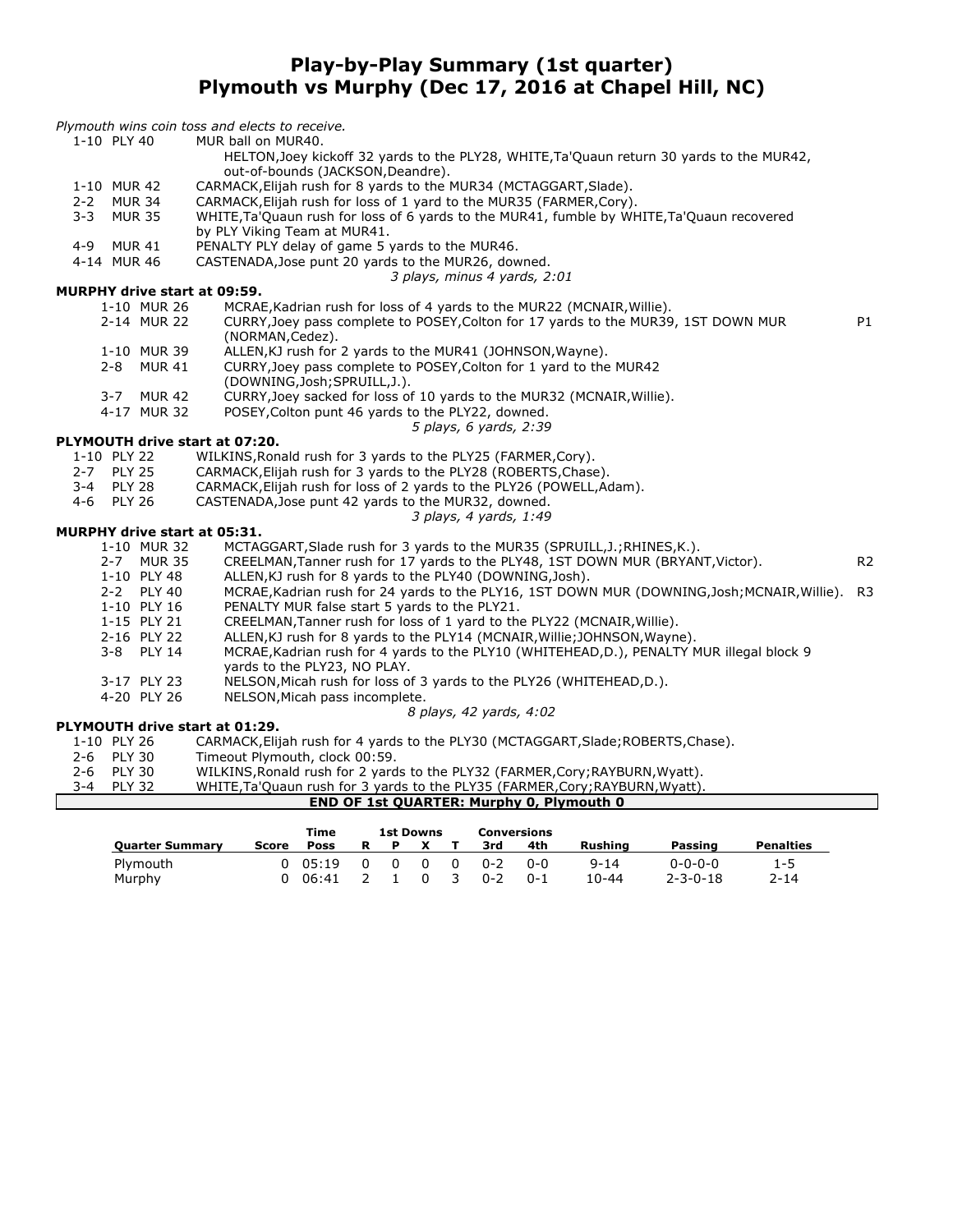### **Play-by-Play Summary (2nd quarter) Plymouth vs Murphy (Dec 17, 2016 at Chapel Hill, NC)**

- 4-1 PLY 35 Start of 2nd quarter, clock 12:00.
- 4-1 PLY 35 CASTENADA,Jose punt 40 yards to the MUR25, downed.

*3 plays, 9 yards, 1:41*

#### **MURPHY drive start at 11:48.**

1-10 MUR 25 PENALTY MUR delay of game 5 yards to the MUR20.<br>1-15 MUR 20 NELSON.Micah rush for loss of 1 yard to the MUR19.

NELSON, Micah rush for loss of 1 yard to the MUR19, fumble by NELSON, Micah recovered by PLY BRAXTON,Aveon at MUR20.

*1 play, minus 5 yards, 0:06*

#### **PLYMOUTH drive start at 11:42.**

- 1-10 MUR 20 WHITE,Ta'Quaun rush for 5 yards to the MUR15 (MCTAGGART,Slade;POWELL,Adam).
- 2-5 MUR 15 DOWNING, Josh rush for 6 yards to the MUR9, 1ST DOWN PLY (POWELL, Adam).  $R1$
- 1-G MUR 09 DOWNING,Josh rush for 1 yard to the MUR8 (HENSLEY,Colby).
- 2-G MUR 08 DOWNING,Josh rush for 3 yards to the MUR5 (SHOPE,Hunter;SULLIVAN,J.).
- 3-G MUR 05 CARMACK, Elijah rush for 5 yards to the MUR0, TOUCHDOWN, clock 09:53.<br>1-G MUR 02 CASTENADA, Jose kick attempt good. 1-G MUR 02 CASTENADA,Jose kick attempt good.

### **Plymouth 7, Murphy 0**

### *5 plays, 20 yards, 1:56*

CASTENADA,Jose kickoff 38 yards to the MUR22, HENSLEY,Colby return 7 yards to the MUR29.

#### **MURPHY drive start at 09:46.**

- 1-10 MUR 29 MCRAE,Kadrian rush for loss of 1 yard to the MUR28 (MCNAIR,Willie;WHITEHEAD,D.), PENALTY X4 PLY face mask 15 yards to the MUR44, 1ST DOWN MUR, NO PLAY.
- 1-10 MUR 44 MCRAE,Kadrian rush for 1 yard to the MUR45.
- 2-9 MUR 45 ALLEN, KJ rush for 13 yards to the PLY42, 1ST DOWN MUR (DRAYDEN, Leiquan; JOHNSON, Wayne). R5<br>1-10 PLY 42 CREELMAN. Tanner rush for loss of 1 yard to the PLY43 (JOHNSON. Wayne).
- CREELMAN,Tanner rush for loss of 1 yard to the PLY43 (JOHNSON, Wayne).
- 2-11 PLY 43 CURRY,Joey pass incomplete to POSEY,Colton.
- 3-11 PLY 43 4th and 7.<br>4-7 PLY 43 POSEY, Col
	- POSEY, Colton punt 40 yards to the PLY3, downed.
		- *4 plays, 28 yards, 1:48*

#### **PLYMOUTH drive start at 07:58.**

- 1-10 PLY 03 DOWNING,Josh rush for 3 yards to the PLY6 (CANTRELL,Cody).
- 2-7 PLY 06 CARMACK, Elijah rush for 1 yard to the PLY7 (ROBERTS, Chase; FARMER, Cory).<br>3-6 PLY 07 DOWNING, Josh rush for loss of 3 yards to the PLY4 (CREELMAN, Tanner).
- 3-6 PLY 07 DOWNING,Josh rush for loss of 3 yards to the PLY4 (CREELMAN,Tanner).
- 4-9 PLY 04 CASTENADA,Jose punt 25 yards to the PLY29, POSEY,Colton return 0 yards to the PLY29, out-of-bounds.

#### *3 plays, 1 yard, 1:48*

#### **MURPHY drive start at 06:10.**

| 1-10 PLY 29 | MCRAE, Kadrian rush for 1 yard to the PLY28 (WHITEHEAD, D.; RHINES, K.).               |    |
|-------------|----------------------------------------------------------------------------------------|----|
| 2-9 PLY 28  | CURRY, Joey pass complete to CREELMAN, Tanner for 18 yards to the PLY10, 1ST DOWN MUR. | P6 |
| 1-G PLY 10  | MCTAGGART, Slade rush for 10 yards to the PLY0, TOUCHDOWN, clock 05:11.                |    |
| 1-G PLY 02  | HELTON, Joey kick attempt good.                                                        |    |

#### **Murphy 7, Plymouth 7** *3 plays, 29 yards, 1:07*

HELTON,Joey kickoff 51 yards to the PLY9, WILKINS,Ronald return 28 yards to the PLY37

(JACKSON,Deandre).

#### **PLYMOUTH drive start at 05:03.**

- 1-10 PLY 37 WILKINS, Aaron rush for 3 yards to the PLY40 (POWELL, Adam; NEWTON, Luke).<br>2-7 PLY 40 GIBSON. Ayrn pass incomplete to WHITE. Ta' Ouaun (HENSLEY. Colby). 2-7 PLY 40 GIBSON, Ayrn pass incomplete to WHITE, Ta' Quaun (HENSLEY, Colby).<br>2-7 PLY 40 WILKINS, Ronald rush for 6 yards to the PLY46 (NEWTON, Luke; POWE 3-7 PLY 40 WILKINS, Ronald rush for 6 yards to the PLY46 (NEWTON, Luke; POWELL, Adam).<br>4-1 PLY 46 CASTENADA, Jose punt 34 yards to the MUR20, downed. 4-1 PLY 46 CASTENADA,Jose punt 34 yards to the MUR20, downed. *3 plays, 9 yards, 1:32* **MURPHY drive start at 03:31.**<br>1-10 MUR 20 CURRY CURRY,Joey rush for 5 yards to the MUR25 (RHINES, K.).
	- 2-5 MUR 25 PENALTY MUR false start 5 yards to the MUR20.
		- 2-10 MUR 20 CURRY,Joey rush for 9 yards to the MUR29, out-of-bounds (RHINES,K.;MCNAIR,Willie).
	- 3-1 MUR 29 CURRY,Joey rush for 1 yard to the MUR30, 1ST DOWN MUR (SPRUILL,J.;MCNAIR,Willie). R7 1-10 MUR 30 CURRY,Joey pass incomplete to NEWTON,Hagan.
		- 2-10 MUR 30 MCTAGGART, Slade rush for 17 yards to the MUR47, 1ST DOWN MUR, out-of-bounds R8 (DOWNING,Josh).
		- 1-10 MUR 47 CURRY,Joey sacked for loss of 6 yards to the MUR41 (WHITEHEAD,D.).
	- 2-16 MUR 41 CURRY,Joey pass intercepted by WHITEHEAD,D. at the PLY47, WHITEHEAD,D. return -6 yards to the PLY41.

#### *7 plays, 21 yards, 2:20*

#### **PLYMOUTH drive start at 01:11.**

| 1-10 PLY 41 | WILKINS, Aaron rush for 3 yards to the PLY44 (SULLIVAN, J.). |
|-------------|--------------------------------------------------------------|
|-------------|--------------------------------------------------------------|

- 2-7 PLY 44 GIBSON,Ayrn pass complete to WHITE,Ta'Quaun for 56 yards to the MUR0, 1ST DOWN PLY, P2 TOUCHDOWN, clock 00:19. 1-G MUR 02 CASTENADA,Jose kick attempt good.
- 

| Plymouth 14, Murphy 7   |  |  |
|-------------------------|--|--|
| 2 plays, 59 yards, 0:58 |  |  |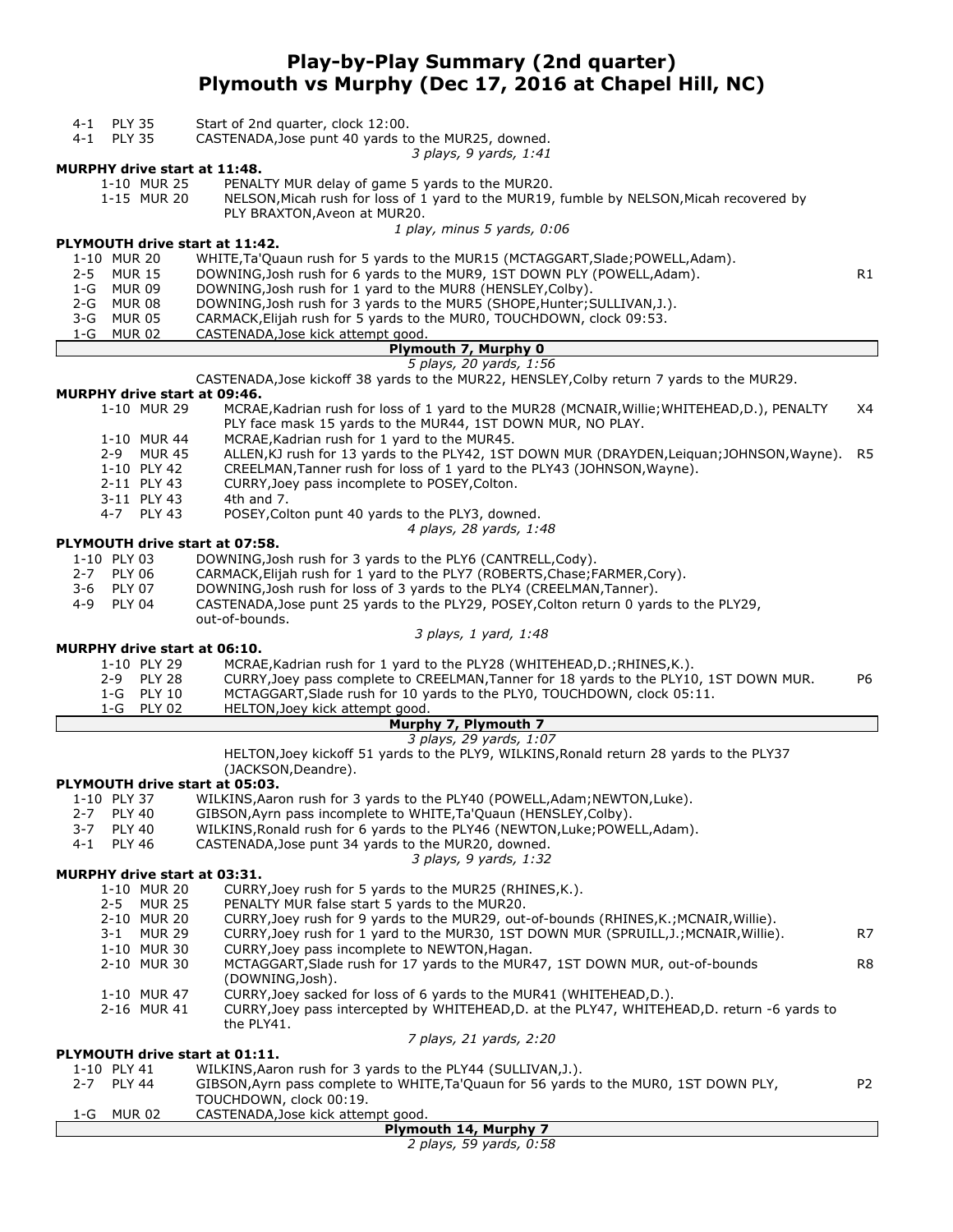### *Play-by-Play Summary (2nd quarter) Plymouth vs Murphy (Dec 17, 2016 at Chapel Hill, NC)*

CASTENADA,Jose kickoff 34 yards to the MUR26, JACKSON,Deandre return 2 yards to the MUR28 (CHESSON,C.).

# **MURPHY drive start at 00:13.**<br>1-10 MUR 28 ALLEN<br>2-2 MUR 36 Timeor

- ALLEN, KJ rush for 8 yards to the MUR36 (RHINES, K.).
- 
- 2-2 MUR 36 Timeout Murphy, clock 00:04.<br>2-2 MUR 36 MCRAE, Kadrian rush for 13 ya MCRAE,Kadrian rush for 13 yards to the MUR49, 1ST DOWN MUR, out-of-bounds R9 (RHINES,K.;DOWNING,Josh). End of half, clock 00:00.

*2 plays, 21 yards, 0:13* **END OF 2nd QUARTER: Plymouth 14, Murphy 7 Time 1st Downs Conversions**

|                        |       | Time     | <b>1st Downs</b> |  |              |  |                       | <b>Conversions</b> |         |          |                  |
|------------------------|-------|----------|------------------|--|--------------|--|-----------------------|--------------------|---------|----------|------------------|
| <b>Quarter Summary</b> | Score | Poss     | R —              |  | $\mathbf{x}$ |  | 3rd                   | 4th                | Rushina | Passing  | <b>Penalties</b> |
| Plymouth               |       | 14 06:26 | $1 \quad 1$      |  |              |  | $0 \quad 2 \quad 1-3$ | റ-റ                | 11-33   | 1-2-0-56 | 1-15             |
| Murphy                 |       | 05.34    | 4                |  |              |  | 1 6 1-1               | ი-ი                | 13-71   | 1-4-1-18 | $2 - 10$         |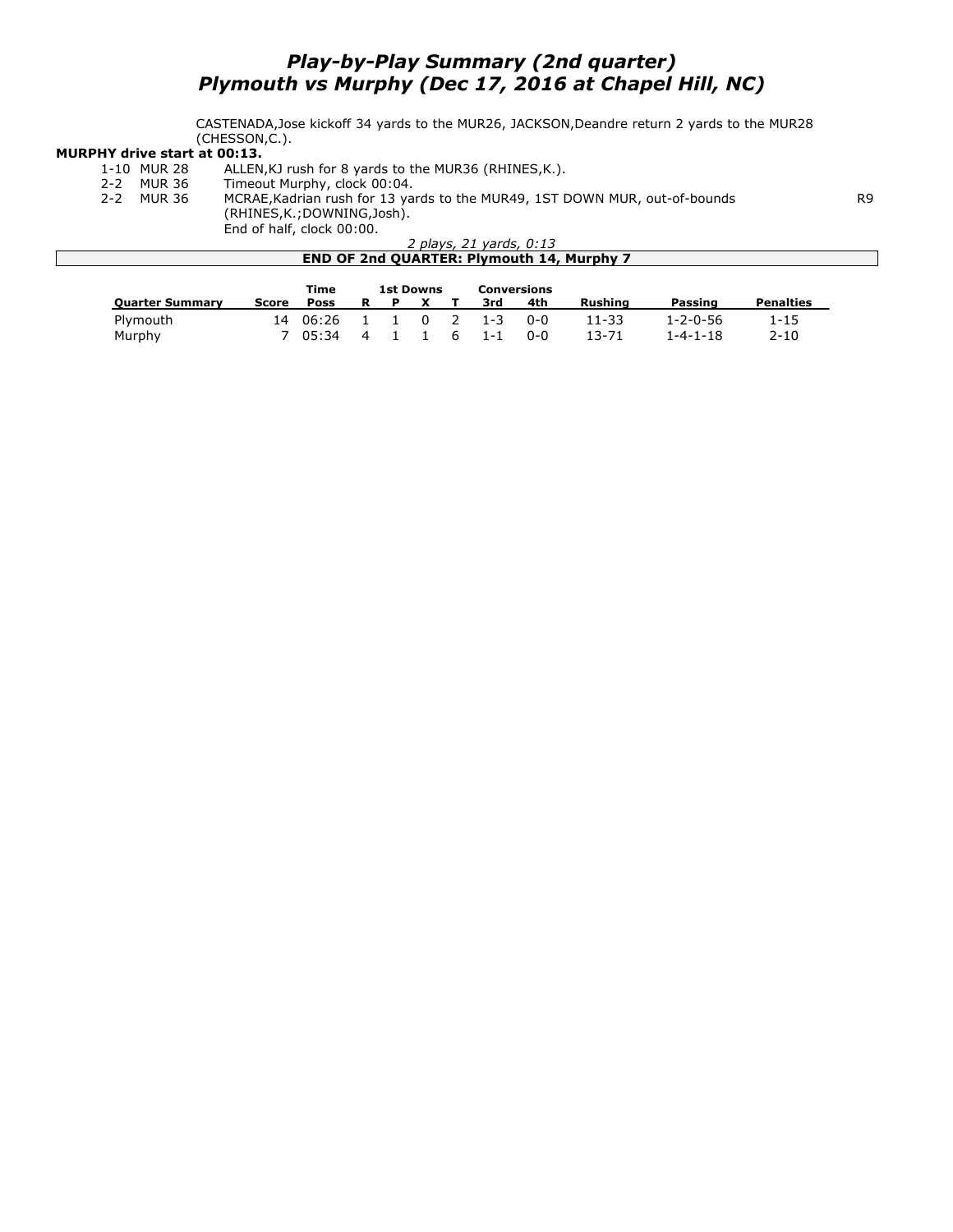### **Play-by-Play Summary (3rd quarter) Plymouth vs Murphy (Dec 17, 2016 at Chapel Hill, NC)**

Start of 3rd quarter, clock 12:00, PLY ball on PLY40.

CASTENADA,Jose kickoff 45 yards to the MUR15, JACKSON,Deandre return 10 yards to the MUR25 (MCNAIR,Willie).

|                                     |              | $101123$ (11011) $11177$ $1117$                                                                        |                 |
|-------------------------------------|--------------|--------------------------------------------------------------------------------------------------------|-----------------|
| <b>MURPHY drive start at 11:49.</b> |              |                                                                                                        |                 |
|                                     | 1-10 MUR 25  | MCRAE, Kadrian rush for 10 yards to the MUR35, 1ST DOWN MUR (RHINES, K.; DOWNING, Josh).               | R <sub>10</sub> |
|                                     | 1-10 MUR 35  | MCTAGGART, Slade rush for 1 yard to the MUR36 (MCNAIR, Willie).                                        |                 |
| $2-9$                               | MUR 36       | MCTAGGART, Slade rush for 3 yards to the MUR39 (WHITEHEAD, D.; BRAXTON, Aveon).                        |                 |
|                                     | 3-6 MUR 39   | CURRY, Joey pass complete to POSEY, Colton for 14 yards to the PLY47, 1ST DOWN MUR<br>(NORMAN, Cedez). | P11             |
|                                     | 1-10 PLY 47  | MCRAE, Kadrian rush for 47 yards to the PLY0, 1ST DOWN MUR, TOUCHDOWN, clock 10:00.                    | R <sub>12</sub> |
|                                     | $1-G$ PLY 02 | PENALTY PLY encroachment 1 yards to the PLY1.                                                          |                 |
|                                     | 1-G PLY 01   | CURRY, Joey rush attempt good.                                                                         |                 |
|                                     |              | Murphy 15, Plymouth 14                                                                                 |                 |

### *5 plays, 75 yards, 1:55*

HELTON,Joey kickoff 22 yards to the PLY38, WILKINS,Ronald return 12 yards to the 50 yardline.

## **PLYMOUTH drive start at 09:54.**

- PLY 50 DOWNING,Josh rush for 4 yards to the MUR46 (SHOPE, Hunter).<br>MUR 46 WHITE, Ta' Quaun rush for no gain to the MUR46 (SHOPE, Hunter)
- 2-6 MUR 46 WHITE,Ta'Quaun rush for no gain to the MUR46 (SHOPE,Hunter).
	-
- 3-6 MUR 46 WILKINS, Ronald rush for no gain to the MUR46 (CREELMAN, Tanner).<br>4-6 MUR 46 CASTENADA. Jose punt 21 vards to the MUR25. CREELMAN. Tanner ret 4-6 MUR 46 CASTENADA,Jose punt 21 yards to the MUR25, CREELMAN,Tanner return 0 yards to the MUR25 (DOWNING,Josh).

#### **MURPHY drive start at 07:54.**

- 1-10 MUR 25 NELSON,Micah rush for 3 yards to the MUR28 (JOHNSON,Wayne).
- 2-7 MUR 28 MCRAE, Kadrian rush for 11 yards to the MUR39, 1ST DOWN MUR (MCNAIR, Willie; WHITEHEAD, D.). R13<br>1-10 MUR 39 MCRAE, Kadrian rush for 2 yards to the MUR41 (MCNAIR, Willie).

*3 plays, 4 yards, 2:00*

- 1-10 MUR 39 MCRAE,Kadrian rush for 2 yards to the MUR41 (MCNAIR,Willie). MCRAE, Kadrian rush for 12 yards to the PLY47, fumble by MCRAE, Kadrian recovered by PLY DOWNING,Josh at PLY45.
	- *4 plays, 30 yards, 1:50*

#### **PLYMOUTH drive start at 06:04.**

| 1-10 PLY 45 | WILKINS, Ronald rush for 6 yards to the MUR49. |
|-------------|------------------------------------------------|
|-------------|------------------------------------------------|

- 2-4 MUR 49 CARMACK,Elijah rush for 1 yard to the MUR48.
- 3-3 MUR 48 CARMACK,Elijah rush for 5 yards to the MUR43, 1ST DOWN PLY (FARMER,Cory). R3
- 1-10 MUR 43 GIBSON, Ayrn pass incomplete to WILKINS, Aaron.<br>2-10 MUR 43 CARMACK, Elijah rush for 4 yards to the MUR39.
- CARMACK, Elijah rush for 4 yards to the MUR39.
- 
- 3-6 MUR 39 GIBSON, Ayrn pass incomplete to CARMACK, Elijah.<br>4-6 MUR 39 CASTENADA, Jose punt 31 yards to the MUR8, fair CASTENADA, Jose punt 31 yards to the MUR8, fair catch by CREELMAN, Tanner.

#### **MURPHY drive start at 03:46.**

|         | FIII UIIVE SLAIL AL VJ.4V. |                                                                                          |                 |
|---------|----------------------------|------------------------------------------------------------------------------------------|-----------------|
|         | 1-10 MUR 08                | MCRAE, Kadrian rush for 10 yards to the MUR18, 1ST DOWN MUR (DRAYDEN, Leiguan).          | R <sub>14</sub> |
|         | 1-10 MUR 18                | ALLEN, KJ rush for 5 yards to the MUR23 (JOHNSON, Wayne; RHINES, K.).                    |                 |
|         | 2-5 MUR 23                 | MCTAGGART, Slade rush for 15 yards to the MUR38, 1ST DOWN MUR (MCNAIR, Willie).          | R <sub>15</sub> |
|         | 1-10 MUR 38                | Timeout Plymouth, clock 02:36.                                                           |                 |
|         | 1-10 MUR 38                | ALLEN, KJ rush for 22 yards to the PLY40, 1ST DOWN MUR (WHITE, Ta'Quaun; DOWNING, Josh). | R <sub>16</sub> |
|         | 1-10 PLY 40                | CREELMAN, Tanner rush for 2 yards to the PLY38 (WHITEHEAD, D.; BRAXTON, Aveon).          |                 |
|         | 2-8 PLY 38                 | ALLEN, KJ rush for 2 yards to the PLY36 (MCNAIR, Willie; JOHNSON, Wayne).                |                 |
|         | 3-6 PLY 36                 | MCRAE, Kadrian rush for 1 yard to the PLY35 (WHITEHEAD, D.).                             |                 |
|         | 4-5 PLY 35                 | Timeout Murphy, clock 00:18.                                                             |                 |
| $4 - 5$ | <b>PLY 35</b>              | ALLEN, KJ rush for 3 yards to the PLY32 (BRAXTON, Aveon).                                |                 |
|         |                            | 8 plays, 60 yards, 3:34                                                                  |                 |
|         |                            |                                                                                          |                 |

*6 plays, 16 yards, 2:18*

#### **PLYMOUTH drive start at 00:12.**

| DOWNING, Josh rush for 1 yard to the PLY33 (RAYBURN, Wyatt).<br>1-10 PLY 32 |  |
|-----------------------------------------------------------------------------|--|
|-----------------------------------------------------------------------------|--|

**END OF 3rd QUARTER: Murphy 15, Plymouth 14**

|                        |       | Time        |   | <b>1st Downs</b> |                |              | <b>Conversions</b> |         |                |                  |                  |
|------------------------|-------|-------------|---|------------------|----------------|--------------|--------------------|---------|----------------|------------------|------------------|
| <b>Quarter Summary</b> | Score | <b>Poss</b> |   |                  | X              |              | 3rd                | 4th     | <b>Rushing</b> | Passing          | <b>Penalties</b> |
| Plymouth               | 0     | 04:30       |   | $\Omega$         | $\overline{0}$ | $\mathbf{1}$ | $1 - 3$            | 0-0     | 8-21           | 0-2-0-0          | 1-1              |
| Murphy                 |       | 8 07.19     | 6 |                  |                |              | $1 - 2$            | $0 - 1$ | 16-151         | $1 - 1 - 0 - 14$ | $0 - 0$          |